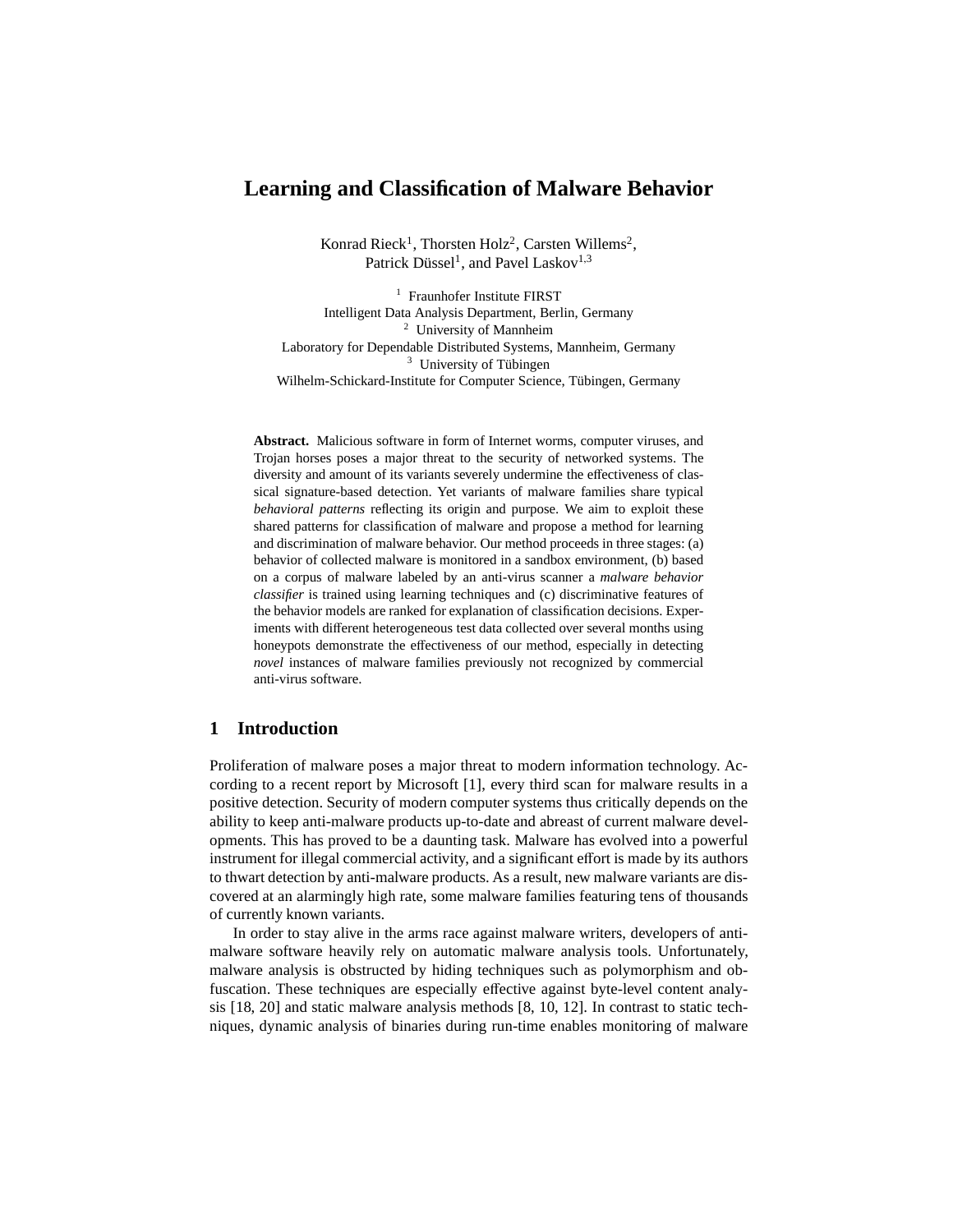behavior, which is more difficult to conceal. Hence, a substantial amount of recent work has focused on development of tools for collecting, monitoring and run-time analysis of malware [3, 5, 6, 15, 23, 24, 26, 28, 37, 39].

Yet the means for collection and run-time analysis of malware by itself is not sufficient to alleviate a threat posed by novel malware. What is needed is the ability to *automatically* infer characteristics from observed malware behavior that are essential for detection and categorization of malware. Such characteristics can be used for signature updates or as an input for adjustment of heuristic rules deployed in malware detection tools. The method for automatic classification of malware behavior proposed in this contribution develops such a characterization of previously unknown malware instances by providing answers to the following questions:

- *1. Does an unknown malware instance belong to a known malware family or does it constitute a novel malware strain?*
- *2. What behavioral features are discriminative for distinguishing instances of one malware family from those of other families?*

We address these questions by proposing a methodology for *learning* the behavior of malware from labeled samples and constructing models capable of classifying unknown variants of known malware families while rejecting behavior of benign binaries and malware families not considered during learning. The key elements of this approach are the following:

- (a) Malware binaries are collected via honeypots and spam-traps, and malware family labels are generated by running an anti-virus tool on each binary. To assess *behavioral patterns* shared by instances of the same malware family, the behavior of each binary is monitored in a sandbox environment and behavior-based analysis reports summarizing operations, such as opening an outgoing IRC connection or stopping a network service, are generated. Technical details on the collection of our malware corpus and the monitoring of malware behavior are provided in Sections 3.1–3.2.
- (b) The learning algorithm in our methodology embeds the generated analysis reports in a high-dimensional vector space and learns a *discriminative model* for each malware family, i.e., a function that, being applied to behavioral patterns of an unknown malware instance, predicts whether this instance belongs to a known family or not. Combining decisions of individual discriminative models provides an answer to the first question stated above. The embedding and learning procedures are presented in Sections 3.3– 3.4.
- (c) To understand the importance of specific features for classification of malware behavior, we exploit the fact that our learning model is defined by weights of behavioral patterns encountered during the learning phase. By sorting these weights and considering the most prominent patterns, we obtain characteristic features for each malware family. Details of this feature ranking are provided in Section 3.5.

We have evaluated our method on a large corpus of recent malware obtained from honeypots and spam-traps. Our results show that 70% of malware instances not identified by an anti-virus software can be correctly classified by our approach. Although such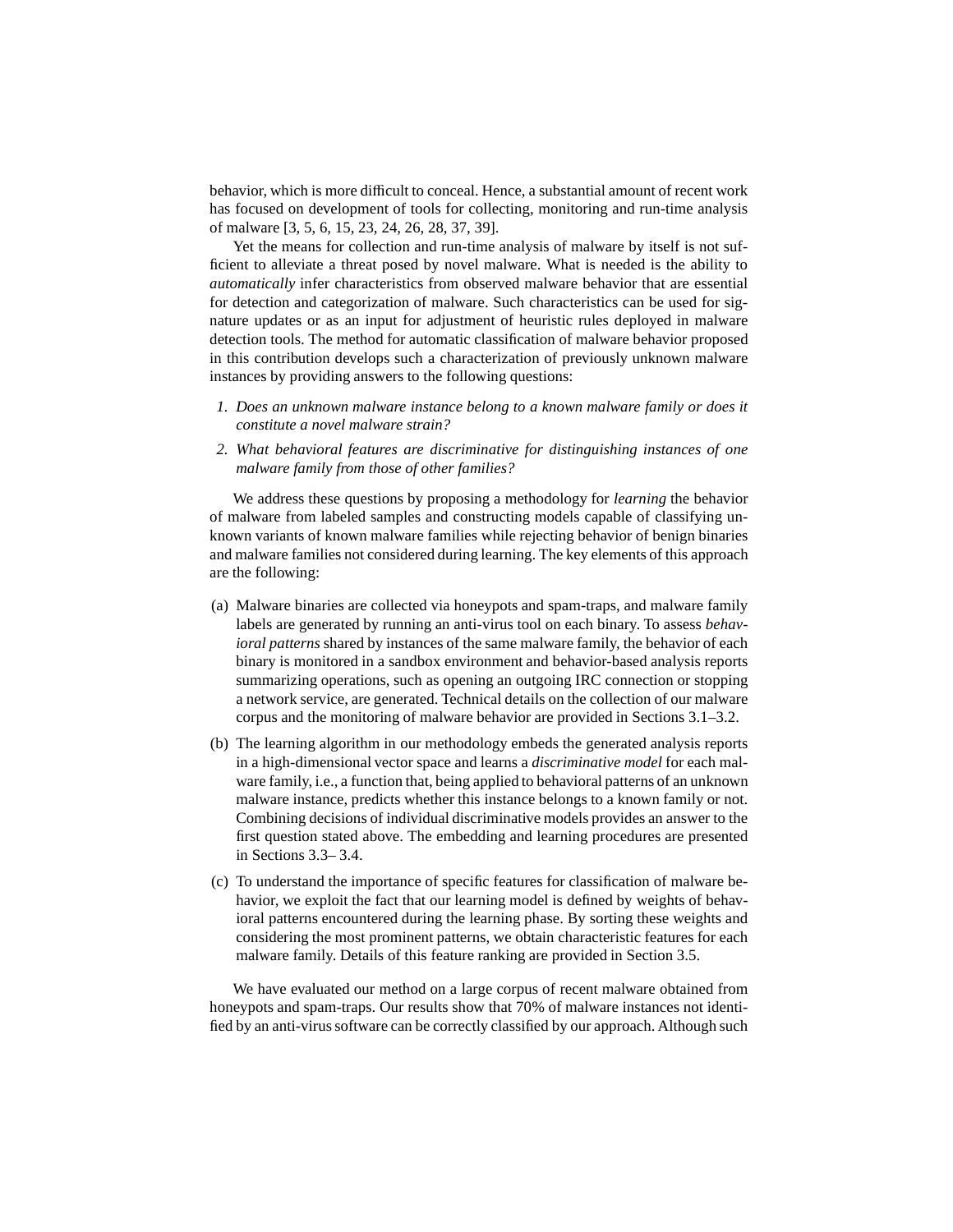accuracy may not seem impressive, in practice it means that the proposed method would provide correct detections in two thirds of hard cases *when anti-malware products fail*. We have also performed, as a sanity check, classification of benign executables against known malware families, and observed 100% detection accuracy. This confirms that the features learned from the training corpus are indeed characteristic for malware and not obtained by chance. The manual analysis of most prominent features produced by our discriminative models has produced insights into the relationships between known malware families. Details of experimental evaluation of our method are provided in Section 4.

### **2 Related work**

Extensive literature exists on static analysis of malicious binaries, e.g. [8, 10, 19, 21]. While static analysis offers a significant improvement in malware detection accuracy compared to traditional pattern matching, its main weakness lies in the difficulty to handle obfuscated and self-modifying code [34]. Moreover, recent work of Moser et al. presents obfuscation techniques that are provably NP-hard for static analysis [25].

Dynamic malware analysis techniques have previously focused on obtaining reliable and accurate information on execution of malicious programs [5, 6, 11, 24, 39, 40]. As it was mentioned in the introduction, the main focus of our work lies in *automatic processing* of information collected from dynamic malware analysis. Two techniques for behavior-based malware analysis using clustering of behavior reports have been recently proposed [4, 22]. Both methods transform reports of observed behavior into sequences and use sequential distances (the normalized compression distance and the edit distance, respectively) to group them into clusters which are believed to correspond to malware families. The main difficulty of clustering methods stems from their unsupervised nature, i.e., the lack of any external information provided to guide analysis of data. Let us illustrate some practical problems of clustering-based approaches.

A major issue for any clustering method is to decide how many clusters are present in the data. As it is pointed out by Bailey et al. [4], there is a trade-off between cluster size and the number of clusters controlled by a parameter called *consistency* which measures a ratio between intra-cluster and inter-cluster variation. A good clustering should exhibit high consistency, i.e., uniform behavior should be observed within clusters and heterogeneous behavior between different clusters. Yet in the case of malware behavior – which is heterogeneous by its nature – this seemingly trivial observation implies that a *large* number of *small* classes is observed if consistency is to be kept high. The results in [4] yield a compelling evidence to this phenomenon: given 100% consistency, a clustering algorithm generated from a total of 3,698 malware samples 403 clusters, of which 206 (51%) contain just one single executable. What a practitioner is looking for, however, is exactly the opposite: a *small* number of *large* clusters in which variants belong to the same family. The only way to attain this effect using consistency is to play with different consistency levels, which (a) defeats the purpose of automatic classification and (b) may still be difficult to attain at a single consistency level.

Another recent approach to dynamic malware analysis is based on mining of malicious behavior reports [9]. Its main idea is to identify differences between malware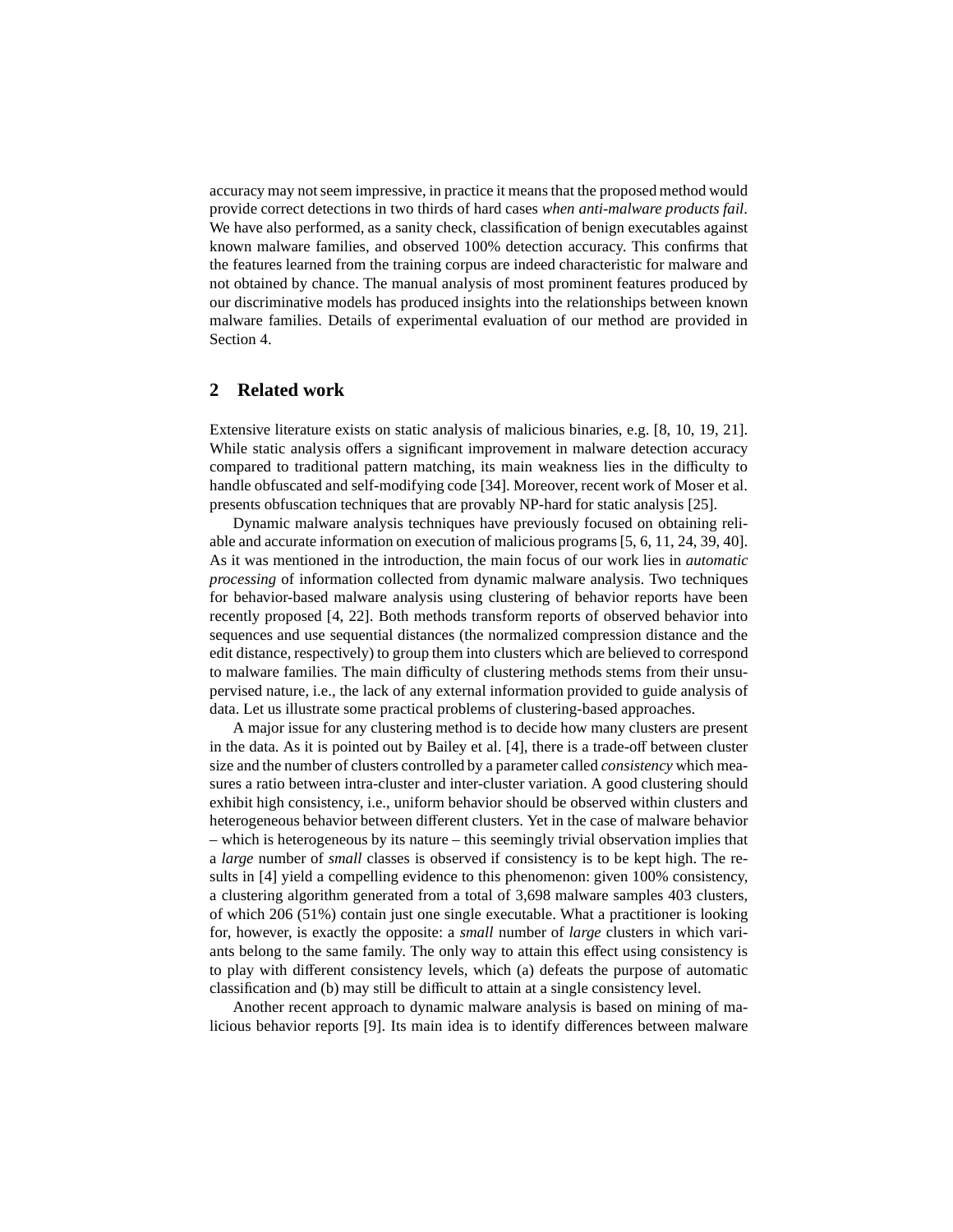samples and benign executables, which can be used as specification of malicious behavior (*malspecs*). In contrast to this work, the aim of our approach is discrimination between families of malware instead of discrimination between specific malware instances and benign executables.

# **3 Methodology**

Current malware is characterized by rich and versatile behavior, although large families of malware, such as all variants of the Allaple worm, share common behavioral patterns, e.g., acquiring and locking of particular mutexes on infected systems. We aim to exploit these shared patterns using *machine learning techniques* and propose a method capable of automatically classifying malware families based on their behavior. An outline of our learning approach is given by the following basic steps:

- 1. *Data acquisition.* A corpus of malware binaries currently spreading in the wild is collected using a variety of techniques, such as honeypots and spam-traps. An antivirus engine is applied to identify known malware instances and to enable learning and subsequent classification of family-specific behavior.
- 2. *Behavior Monitoring*. Malware binaries are executed and monitored in a sandbox environment. Based on state changes in the environment – in terms of API function calls – a behavior-based analysis report is generated.
- 3. *Feature Extraction*. Features reflecting behavioral patterns, such as opening a file, locking a mutex, or setting a registry key, are extracted from the analysis reports and used to embed the malware behavior into a high-dimensional vector space.
- 4. *Learning and Classification.* Machine learning techniques are applied for identifying the shared behavior of each malware family. Finally, a combined classifier for all families is constructed and applied to different testing data.
- 5. *Explanation.* The discriminative model for each malware family is analyzed using the weight vector expressing the contribution of behavioral patterns. The most prominent patterns yield insights into the classification model and reveal relations between malware families.

In the following sections we discuss these individual steps and corresponding technical background in more detail – providing examples of analysis reports, describing the vectorial representation, and explaining the applied learning algorithms.

### **3.1 Malware Corpus for Learning**

Our malware collection used for learning and subsequent classification of malware behavior comprises more than 10,000 unique samples obtained using different collection techniques. The majority of these samples was gathered via *nepenthes*, a honeypot solution optimized for malware collection [3]. The basic principle of nepenthes is to emulate only the *vulnerable* parts of an exploitable network service: a piece of self-replicating malware spreading in the wild will be tricked into exploiting the emulated vulnerability. By automatically analyzing the received payload, we can then obtain a binary copy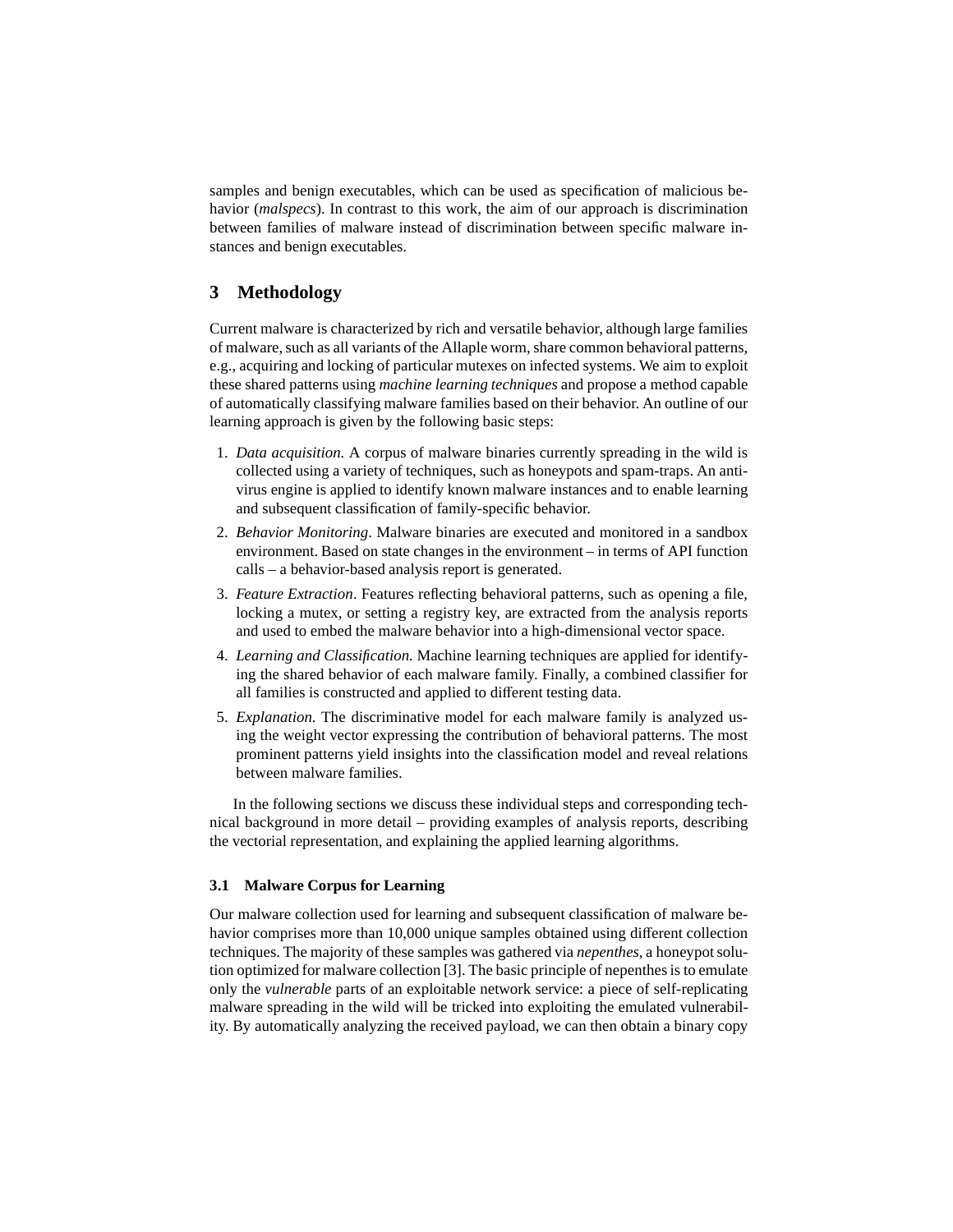of the malware itself. This leads to an effective solution for collecting self-propagating malware such as a wide variety of worms and bots. Additionally, our data corpus contains malware samples collected via *spam-traps*. We closely monitor several mailboxes and catch malware propagating via malicious e-mails, e.g., via links embedded in message bodies or attachments of e-mails. With the help of spam-traps, we are able to obtain malware such as Trojan horses and network backdoors.

The capturing procedure based on honeypots and spam-traps ensures that all samples in the corpus are *malicious*, as they were either collected while exploiting a vulnerability in a network service or contained in malicious e-mail content. Moreover, the resulting learning corpus is *current*, as all malware binaries were collected within 5 months (starting from May 2007) and reflect malware families actively spreading in the wild. In the current prototype, we focus on samples collected via honeypots and spam-traps. However, our general methodology on malware classification can be easily extended to include further malware classes, such as rootkits and other forms of nonself-propagating malware, by supplying the corpus with additional collection sources.

After collecting malware samples, we applied the anti-virus (AV) engine *Avira AntiVir* [2] to partition the corpus into common families of malware, such as variants of RBot, SDBot and Gobot. We chose Avira AntiVir as it had one of the best detection rates of 29 products in a recent AV-Test and detected 99.29% of 874,822 unique malware samples [36]. We selected the 14 malware families obtained from the most common labels assigned by Avira AntiVir on our malware corpus. These families listed in Table 1 represent a broad range of malware classes such as Trojan horses, Internet worms and bots. Note that binaries not identified by Avira AntiVir are excluded from the malware corpus. Furthermore, the contribution of each family is restricted to a maximum of 1,500 samples resulting in 10,072 unique binaries of 14 families.

**Table 1.** Malware families assigned by Avira AntiVir in malware corpus of 10,072 samples. The numbers in brackets indicate occurrences of each malware family in the corpus.

| (91)   | 8: Worm.Korgo         | (244)  |
|--------|-----------------------|--------|
| (279)  | 9: Worm.Parite (1215) |        |
| (834)  | 10: Worm.PoeBot (140) |        |
| (1500) | 11: Worm.RBot         | (1399) |
| (426)  | 12: Worm.Sality       | (661)  |
| (777)  | 13: Worm.SdBot        | (777)  |
| (229)  | 14: Worm. Virut       | (1500) |
|        | 1: Backdoor. VanBot   |        |

Using an AV engine for labeling malware families introduces a problem: AV labels are generated by human analysts and are prone to errors. However, the learning method employed in our approach (Section 3.4) is well-known for its generalization ability in presence of classification noise [35]. Moreover, our methodology is not bound to a particular AV engine and our setup can easily be adapted to other AV engines and labels or a combination thereof.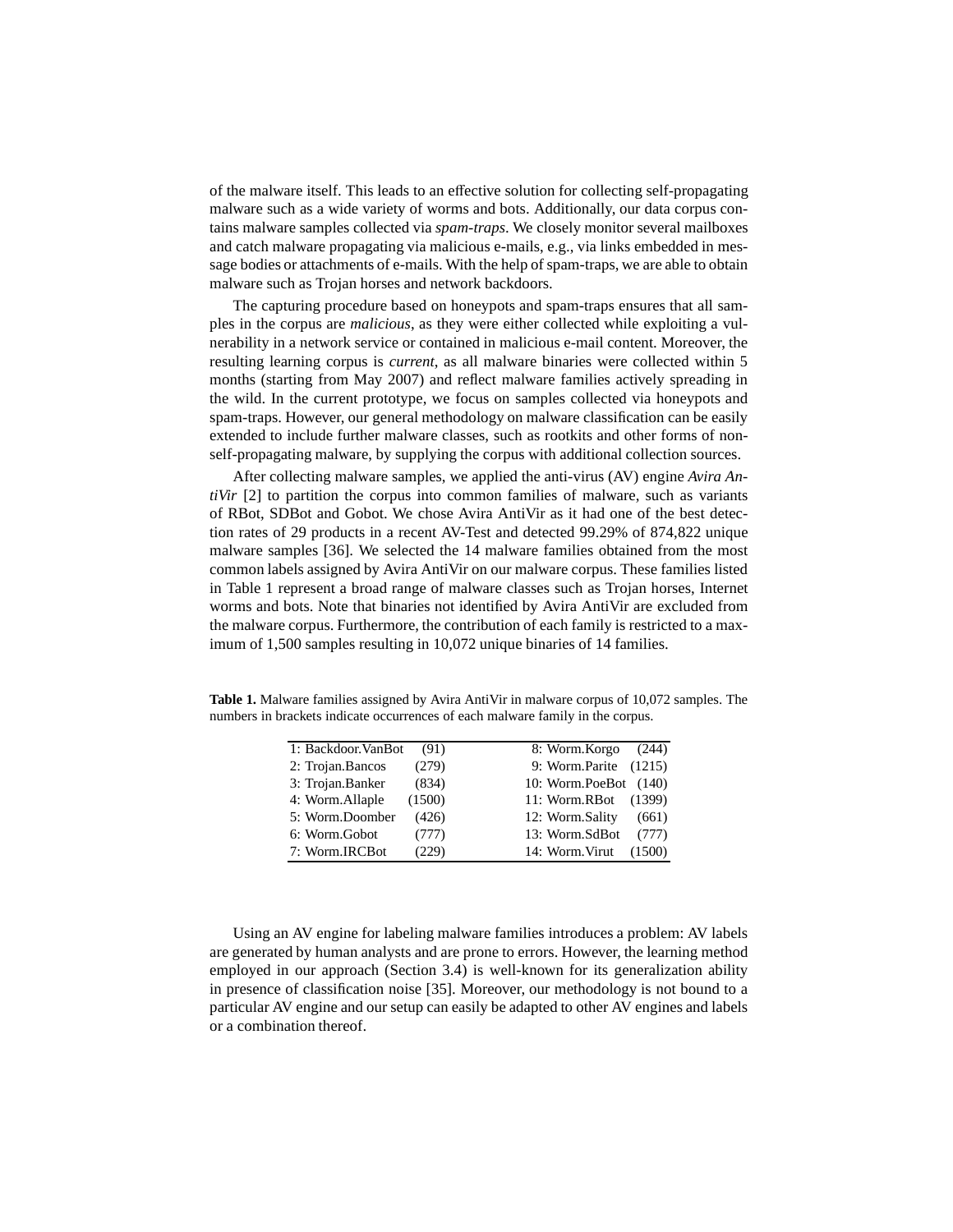#### **3.2 Monitoring Malware Behavior**

The behavior of malware samples in our corpus is monitored using *CWSandbox* – an analysis software generating reports of observed program operations [39]. The samples are executed for a limited time in a native Windows environment and their behavior is logged during run-time. CWSandbox implements this monitoring by using a technique called *API hooking* [14]. Based on the run-time observations, a detailed report is generated comprising, among others, the following information for each analyzed binary:

- Changes to the file system, e.g., creation, modification or deletion of files.
- Changes to the Windows registry, e.g., creation or modification of registry keys.
- Infection of running processes, e.g., to insert malicious code into other processes.
- Creation and acquiring of mutexes, e.g. for exclusive access to system resources.
- Network activity and transfer, e.g., outbound IRC connections or ping scans.
- Starting and stopping of Windows services, e.g., to stop common AV software.

Figure 1 provides examples of observed operations contained in analysis reports, e.g., copying of a file to another location or setting a registry key to a particular value. Note, that the tool provides a high-level summary of the observed events and often more than one related API call is aggregated into a single operation.

```
copy_file (filetype="File" srcfile="c:\1ae8b19ecea1b65705595b245f2971ee.exe",
  dstfile="C:\WINDOWS\system32\urdvxc.exe", flags="SECURITY_ANONYMOUS")
set_value (key="HKEY_CLASSES_ROOT\CLSID\{3534943...2312F5C0&}",
  data="lsslwhxtettntbkr")
create_process (commandline="C:\WINDOWS\system32\urdvxc.exe /start",
  targetpid="1396", showwindow="SW_HIDE", apifunction="CreateProcessA")
create_mutex (name="GhostBOT0.58b", owned="1")
connection (transportprotocol="TCP", remoteaddr="XXX.XXX.XXX.XXX",
  remoteport="27555", protocol="IRC", connectionestablished="1", socket="1780")
irc_data (username="XP-2398", hostname="XP-2398", servername="0",
  realname="ADMINISTRATOR", password="r0flc0mz", nick="[P33-DEU-51371]")
```
**Fig. 1.** Examples of operations as reported by CWSandbox during run-time analysis of different malware binaries. The IP address in the fifth example is sanitized.

### **3.3 Feature Extraction and Embedding**

The analysis reports provide detailed information about malware behavior, yet raw reports are not suitable for application of learning techniques as these usually operate on vectorial data. To address this issue we derive a generic technique for mapping analysis reports to a high-dimensional feature space.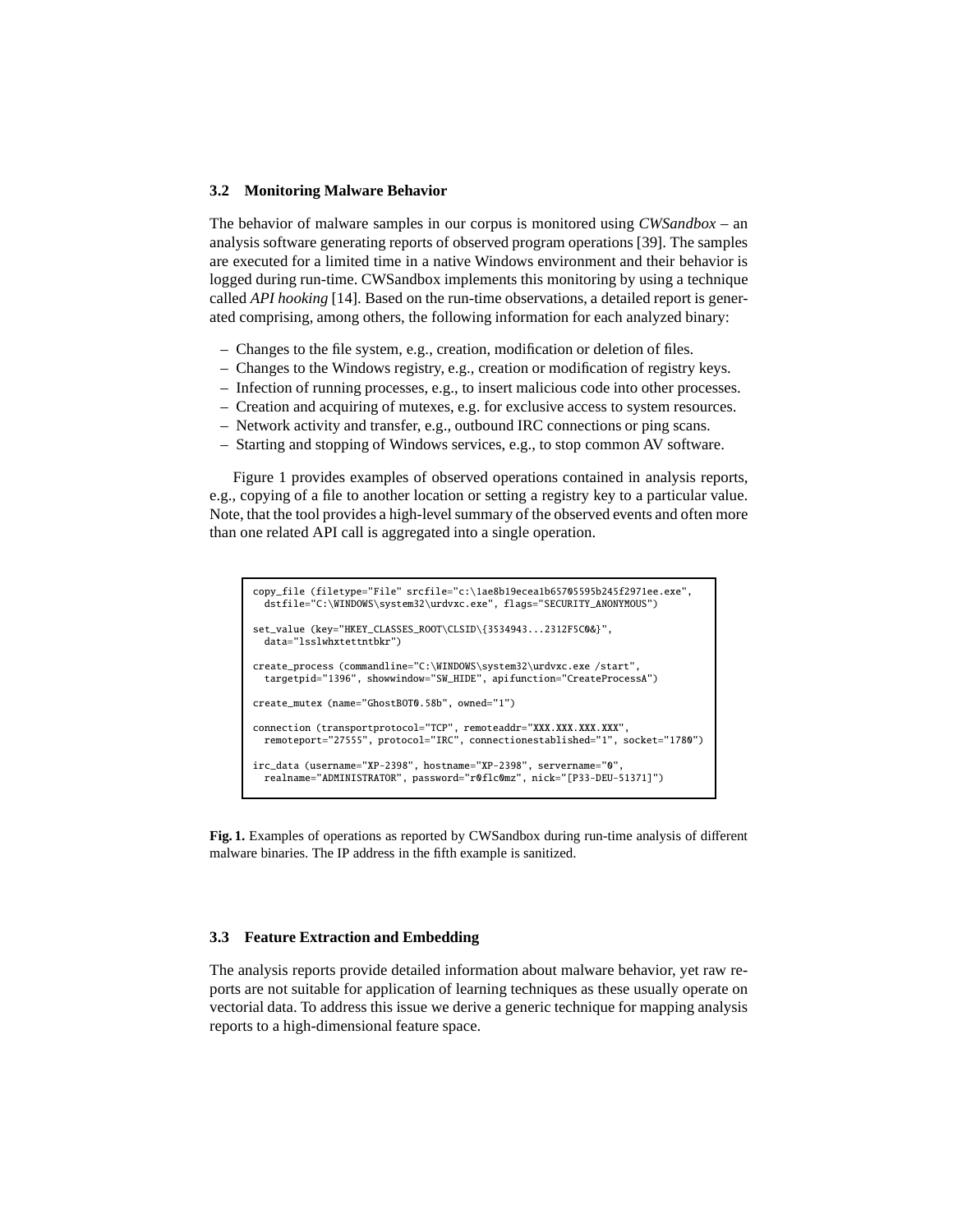Our approach builds on the *vector space model* and *bag-of-words model*; two similar techniques previously used in the domains of information retrieval [30] and text processing  $[16, 17]$ . A document – in our case an analysis report – is characterized by frequencies of contained strings. We refer to the set of considered strings as feature set  $\mathcal F$  and denote the set of all possible reports by X. Given a string  $s \in \mathcal F$  and a report  $x \in X$ , we determine the number of occurrences of *s* in *x* and obtain the frequency  $f(x, s)$ . The frequency of a string *s* acts as a measure of its importance in *x*, e.g.,  $f(x, s) = 0$  corresponds to no importance of *s*, while  $f(x, s) > 0.5$  indicates dominance of *s* in *x*. We derive an embedding function  $\phi$  which maps analysis reports to an  $|\mathcal{F}|$ -dimensional vector space by considering the frequencies of all strings in  $\mathcal{F}$ :

$$
\phi: \mathcal{X} \to \mathbb{R}^{|\mathcal{F}|}, \quad \phi(x) \mapsto (f(x, s))_{s \in \mathcal{F}}
$$

For example, if  $\mathcal F$  contains the strings copy\_file and create\_mutex, two dimensions in the resulting vector space correspond to the frequencies of these strings in analysis reports. Computation of these high-dimensional vectors seems infeasible at a first glance, as  $\mathcal F$  may contain arbitrary many strings, yet there exist efficient algorithms that exploit the sparsity of this vector representation to achieve linear run-time complexity in the number of input bytes [29, 32].

In contrast to textual documents we can not define a feature set  $\mathcal F$  a priori, simply because not all important strings present in reports are known in advance. Instead, we define F *implicitly* by deriving string features from the observed malware operations. Each monitored operation can be represented by a string containing its name and a list of key-value pairs, e.g., a simplified string *s* for copying a file is given by

"copy\_file (srcfile=A, dstfile=B)"

Such representation yields a very specific feature set  $\mathcal F$ , so that slightly deviating behavior is reflected in different strings and vector space dimensions. Behavioral patterns of malware, however, often express variability induced by obfuscation techniques, e.g., the destination for copying a file might be a random file name. To address this problem, we represent each operation by *multiple strings* of different specificity. For each operation we obtain these strings by defining subsets of key-value pairs ranging from the full to a coarse representation. E.g. the previous example for copying a file is associated with three strings in the feature set  $\mathcal F$ 

"copy\_file  $\ldots$ "  $\longrightarrow$  $\begin{cases} \n\end{cases}$  $\overline{\mathcal{L}}$ "copy\_file\_1 (srcfile=A, dstfile=B)" "copy\_file\_2 (srcfile=A)" "copy\_file\_3 ()"

The resulting implicit feature set  $\mathcal F$  and the vector space induced by  $\phi$  correspond to various strings of possible operations, values and attributes, thus covering a wide range of potential malware behavior. Note, that the embedding of analysis reports using a feature set  $\mathcal F$  and function  $\phi$  is generic, so that it can be easily adapted to different report formats of malware analysis software.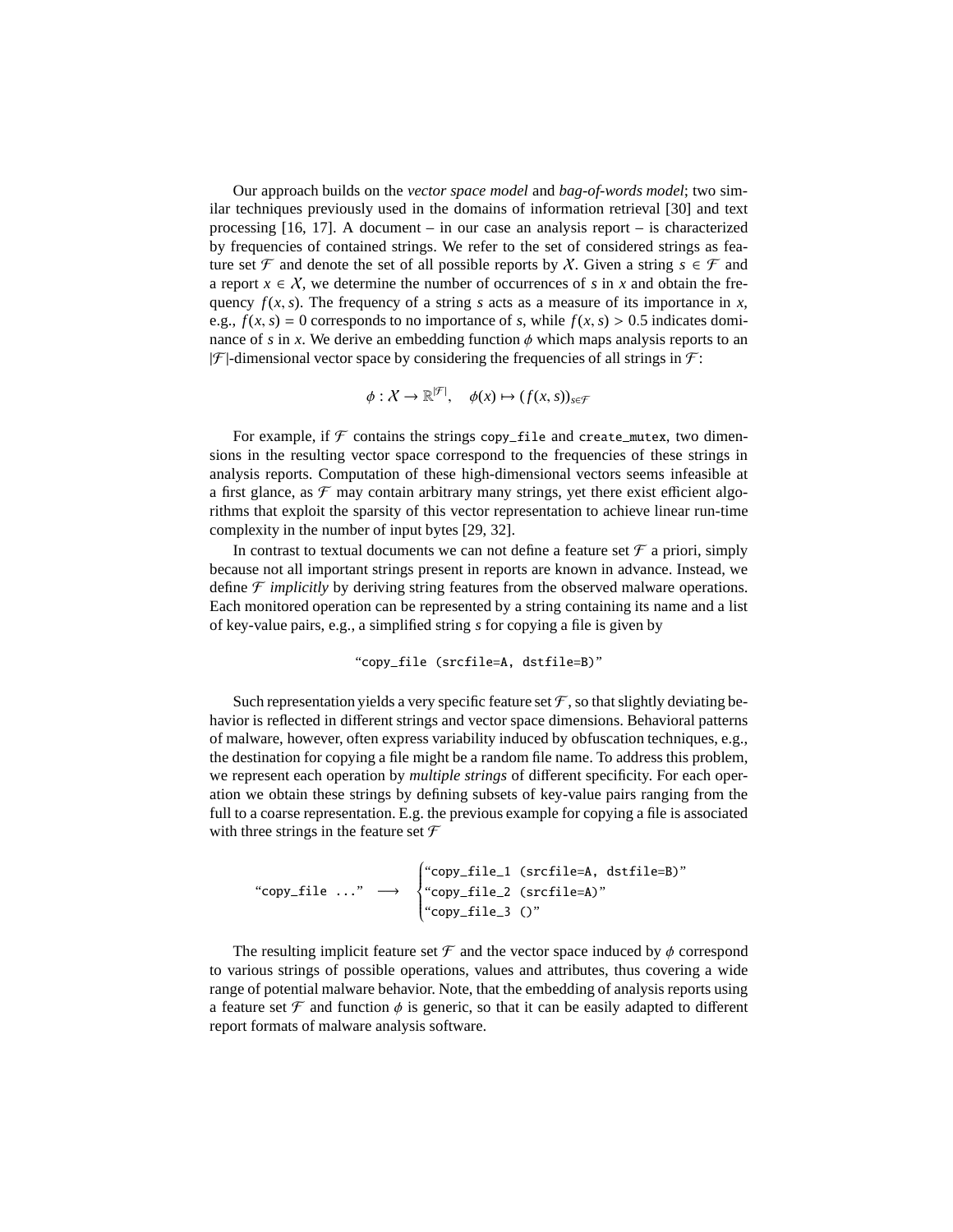#### **3.4 Learning and Classification**

The embedding function  $\phi$  introduced in the previous section maps analysis reports into a vector space in which various learning algorithms can be applied. We use the well-established method of *Support Vector Machines* (SVM), which provides strong generalization even in presence of noise in features and labels. Given data of two classes an SVM determines an *optimal hyperplane* that separates points from both classes with maximal margin [e.g. 7, 31, 35].

The optimal hyperplane is represented by a vector *w* and a scalar *b* such that the inner product of *w* with vectors  $\phi(x_i)$  of the two classes are separated by an interval between −1 and +1 subject to *b*:

$$
\langle w, \phi(x_i) \rangle + b \ge +1
$$
, for  $x_i$  in class 1,  
 $\langle w, \phi(x_i) \rangle + b \le -1$ , for  $x_i$  in class 2.

The optimization problem to be solved for finding *w* and *b* can be solely formulated in terms of inner products  $\langle \phi(x_i), \phi(x_j) \rangle$  between data points. In practice these inner products are computed by so called *kernel functions*, which lead to non-linear classification surfaces. For example, the kernel function *k* for polynomials of degree *d* used in our experiments is given by

$$
k(x_i, x_j) = (\langle \phi(x_i), \phi(x_j) \rangle + 1)^d.
$$

Once trained, an SVM classifies a new report *x* by computing its distance  $h(x)$  from the separating hyperplane as

$$
h(x) = \langle w, \phi(x) \rangle + b = \sum_{i=1}^{n} \alpha_i y_i k(x_i, x) + b,
$$

where  $\alpha_i$  are parameters obtained during training and  $y_i$  labels (+1 or -1) of training data points. The distance  $h(x)$  can then be used for multi-class classification among malware families in one of the following ways:

- 1. *Maximum distance.* A label is assigned to a new behavior report by choosing the classifier with the highest positive score, reflecting the distance to the most discriminative hyperplane.
- 2. *Maximum probability estimate.* Additional calibration of the outputs of SVM classifiers allows to interpret them as probability estimates. Under some mild probabilistic assumptions, the conditional posterior probability of the class +1 can be expressed as:

$$
P(y = +1 | h(x)) = \frac{1}{1 + \exp(Ah(x) + B)},
$$

where the parameters *A* and *B* are estimated by a logistic regression fit on an independent training data set [27]. Using these probability estimates, we choose the malware family with the highest estimate as our classification result.

In the following experiments we will use the maximum distance approach for combining the output of individual SVM classifiers. The probabilistic approach is applicable to prediction as well as detection of novel malware behavior and will be considered in Section 4.3.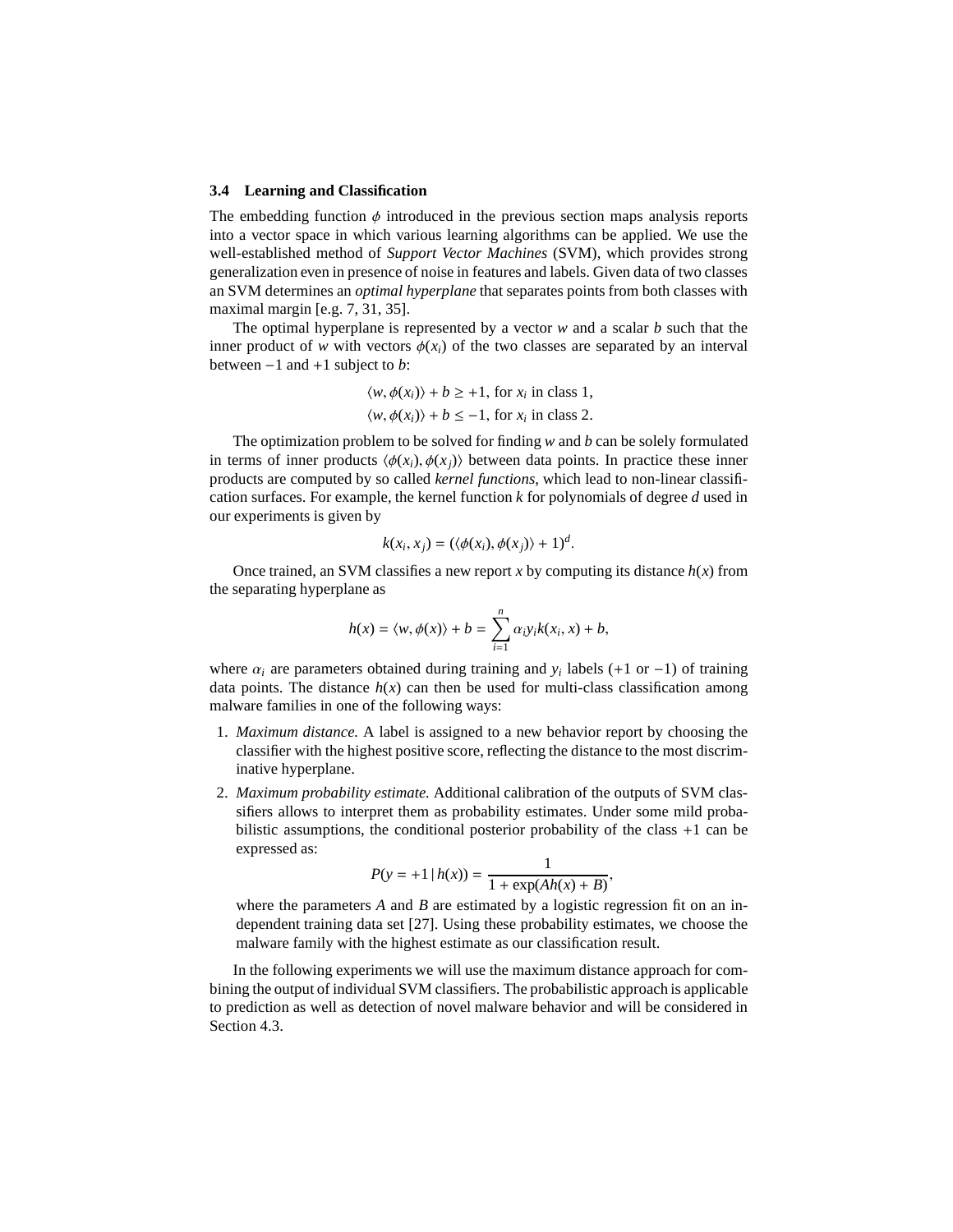#### **3.5 Explanation of Classification**

A security practitioner is not only interested in how accurate a learning system performs, but also needs to understand how such performance is achieved – a requirement not satisfied by many "black-box" applications of machine learning. In this section we supplement our proposed methodology and provide a procedure for explaining classification results obtained using our method.

The discriminative model for classification of a malware family is the hyperplane *w* in the vector space  $\mathbb{R}^{|\mathcal{F}|}$  learned by an SVM. As the underlying feature set  $\mathcal{F}$  corresponds to strings  $s_i \in \mathcal{F}$  reflecting observed malware operations, each dimension  $w_i$  of *w* expresses the contribution of an operation to the decision function *h*. Dimensions  $w_i$ with high values indicate strong discriminative influence, while dimensions with low values express few impact on the decision function. By sorting the components  $w_i$  of  $w$ one obtains a *feature ranking*, such that  $w_i > w_j$  implies higher relevance of  $s_i$  over  $s_j$ . The most prominent strings associated with the highest components of *w* can be used to gain insights into the trained decision function and represent typical behavioral patterns of the corresponding malware family.

Please note that an explicit representation of *w* is required for computing a feature ranking, so that in the following we provide explanations of learned models only for polynomial kernel functions of degree 1.

# **4 Experiments**

We now proceed to evaluate the performance and effectiveness of our methodology in different setups. For all experiments we pursue the following experimental procedure: The malware corpus of 10,072 samples introduced in Section 3.1 is randomly split into three partitions, a *training*, *validation* and *testing* partition. For each partition behavior-based reports are generated and transformed into a vectorial representation as discussed in Section 3. The training partition is used to learn individual SVM classifiers for each of the 14 malware families using different parameters for regularization and kernel functions. The best classifier for each malware family is then selected using the classification accuracy obtained on the validation partition. Finally, the overall performance is measured using the combined classifier on the testing partition.

This procedure, including randomly partitioning the malware corpus, is repeated over five experimental runs and corresponding results are averaged. For experiments involving data not contained in the malware corpus (Section 4.2 and 4.3), the testing partition is replaced with malware binaries from a different source. The machine learning toolbox *Shogun* [33] has been chosen as an implementation of the SVM. The toolbox has been designed for large-scale experiments and enables learning and classification of 1,700 samples per minute and malware family.

## **4.1 Classification of Malware Behavior**

In the first experiment we examine the general classification performance of our malware behavior classifier. Testing data is taken from the malware corpus introduced in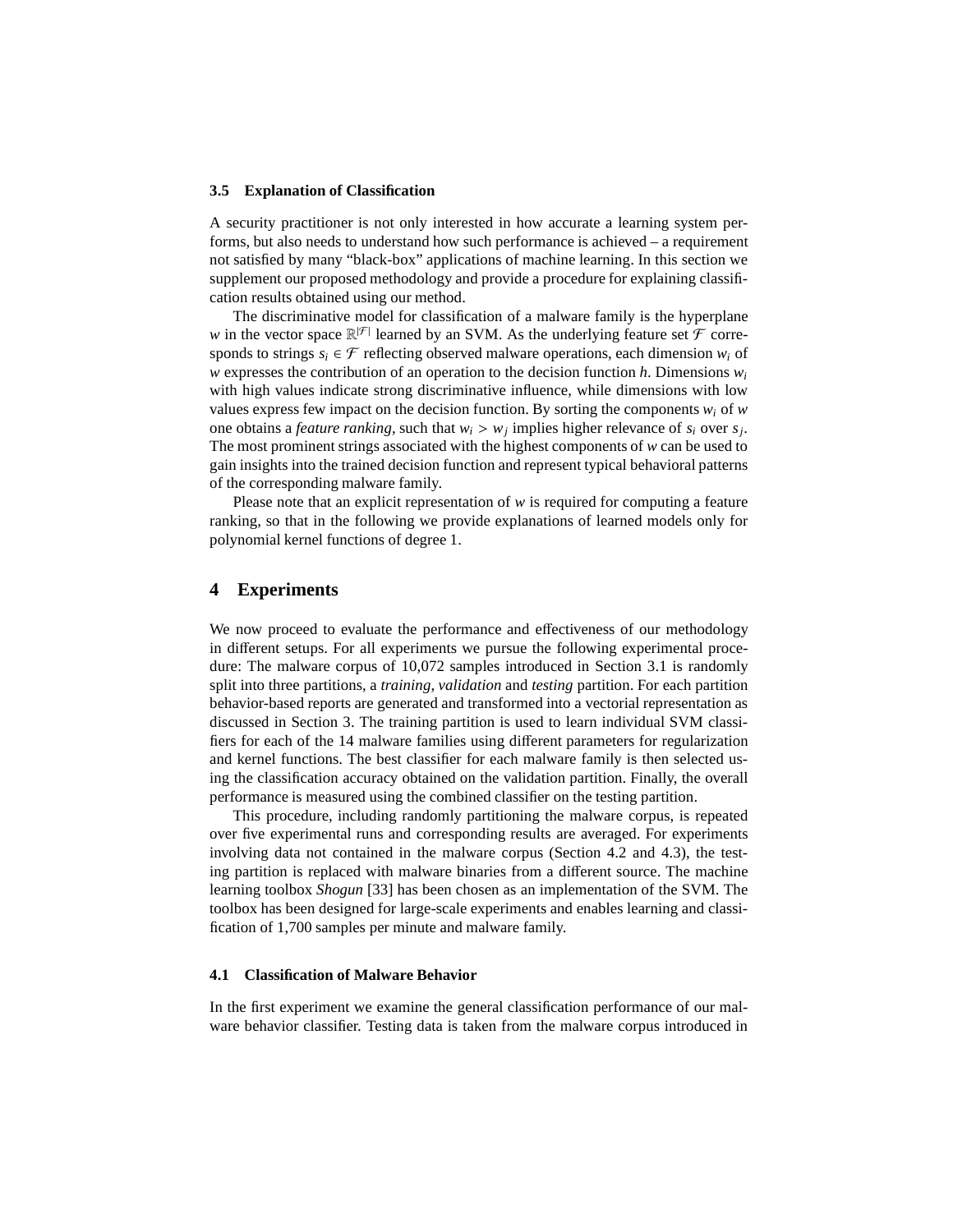Section 3.1. In Figure 2 the per-family accuracy and a confusion matrix for this experiment is shown. The plot in Figure 2 (a) depicts the percentage of correctly assigned labels for each of the 14 selected malware families. Error bars indicate the variance measured during the experimental runs. The matrix in Figure 2 (b) illustrates confusions made by the malware behavior classifier. The density of each cell gives the percentage of a true malware family assigned to a predicted family by the classifier. The matrix diagonal corresponds to correct classification assignments.



**Fig. 2.** Performance of malware behavior classifier using operation features on testing partition of malware corpus. Results are averaged over five experimental runs.

On average 88% of the provided testing binaries are correctly assigned to malware families. In particular, the malware families Worm.Allaple (4), Worm.Doomber (5), Worm.Gobot (6) and Worm.Sality (12) are identified almost perfectly. The precise classification of Worm.Allaple demonstrates the potential of our methodology, as this type of malware is hard to detect using static methods: Allaple is polymorphically encrypted, i.e., every copy of the worm is different from each other. This means that static analysis can only rely on small parts of the malware samples, e.g., try to detect the decryptor. However, when the binary is started, it goes through the polymorphic decryptor, unpacks itself, and then proceeds to the static part of the code, which we observe with our methodology. All samples express a set of shared behavioral patterns sufficient for classification using our behavior-based learning approach.

The accuracy for Backdoor.VanBot (1) and Worm.IRCBot (7) reaches around 60% and expresses larger variance – an indication for a generic AV label characterizing multiple malware strains. In fact, the samples of Worm.IRCBot (7) in our corpus comprise over 80 different mutex names, such as SyMMeC, itcrew or h1dd3n, giving evidence of the heterogeneous labeling.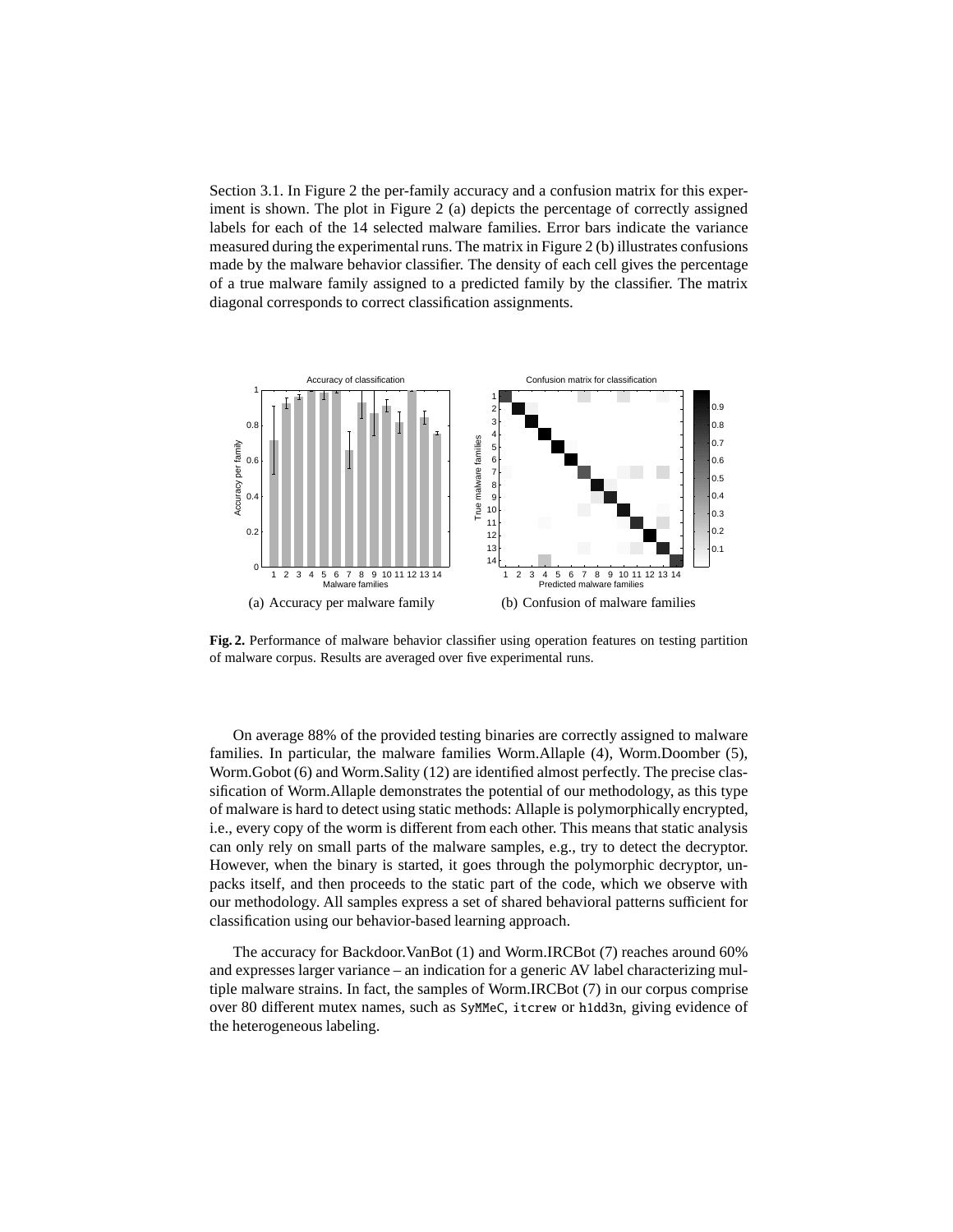#### **4.2 Prediction of Malware Families**

In order to evaluate how good we can even *predict* malware families which are not detected by anti-virus products, we extended our first experiment. As outlined in Section 3.1, our malware corpus is generated by collecting malware samples with the help of honeypots and spam-traps. The anti-virus engine Avira AntiVir, used to assign labels to the 10,072 binaries in our malware corpus, failed to identify additional 8,082 collected malware binaries. At this point, however, we can not immediately assess the performance of our malware behavior classifier as the *ground truth*, the true malware families of these 8,082 binaries, is unknown.

We resolve this problem by re-scanning the undetected binaries with the Avira AntiVir engine after a period of four weeks. The rationale behind this approach is that the AV vendor had time to generate and add missing signatures for the malware binaries and thus several previously undetected samples could be identified. From the total of 8,082 undetected binaries, we now obtain labels for 3,139 samples belonging to the 14 selected malware families. Table 2 lists the number of binaries for each of the 14 families. Samples for Worm.Doomber, Worm.Gobot and Worm.Sality were not present, probably because these malware families did not evolve and current signatures were sufficient for accurate detection.

**Table 2.** Undetected malware families of 3,139 samples, labeled by Avira AntiVir four weeks after learning phase. Numbers in brackets indicate occurrences of each Malware family.

| 1: Backdoor. VanBot (169) |       | 8: Worm.Korgo         | (4)   |
|---------------------------|-------|-----------------------|-------|
| 2: Trojan.Bancos          | (208) | 9: Worm.Parite        | (19)  |
| 3: Trojan.Banker          | (185) | 10: Worm.PoeBot (188) |       |
| 4: Worm.Allaple           | (614) | 11: Worm.RBot         | (904) |
| 5: Worm.Doomber           | (0)   | 12: Worm.Sality       | (0)   |
| 6: Worm.Gobot             | (0)   | 13: Worm.SdBot (597)  |       |
| 7: Worm.IRCBot            | (107) | 14: Worm. Virut       | (144) |

Based on the experimental procedure used in the first experiment, we replace the original testing data with the embedded behavior-based reports of the new 3,139 labeled samples and again perform five experimental runs.

Figure 3 provides the per-family accuracy and the confusion matrix achieved on the 3,139 malware samples. The overall result of this experiment is twofold. On average, 69% of the malware behavior is classified correctly. Some malware, most notably Worm.Allaple (4), is detected with high accuracy, while on the other hand malware families such as Worm.IRCBot (7) and Worm.Virut (14) are poorly recognized. Still, the performance of our malware behavior classifier is promising, provided that during the learning phase *none* of these malware samples was detected by the Avira AntiVir engine. Moreover, the fact that AV signatures present during learning did not suffice for detecting these binaries might also indicate truly novel behavior of malware, which is impossible to predict using behavioral patterns contained in our malware corpus.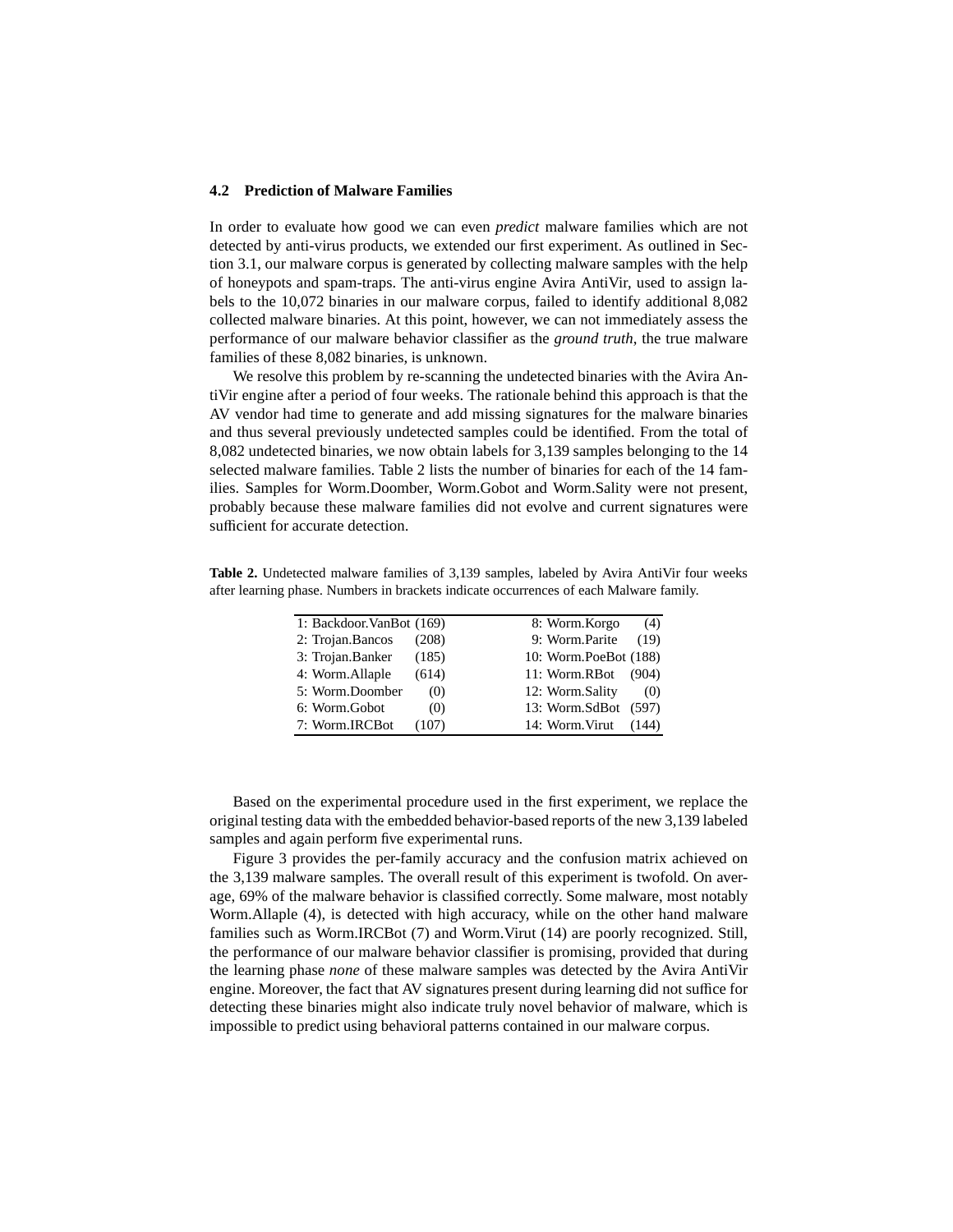

**Fig. 3.** Performance of malware behavior classifier on undetected data using operation features. Malware families 5, 6 and 12 are not present in the testing data.

### **4.3 Identification of Unknown Behavior**

In the previous experiments we considered the performance of our malware behavior classifier on 14 fixed malware families. In a general setting, however, a classifier might also be exposed to malware binaries that do *not* belong to one of these 14 families. Even if the majority of current malware families would be included in a large learning system, future malware families could express activity not matching any patterns of previously monitored behavior. Moreover, a malware behavior classifier might also be exposed to benign binaries either by accident or in terms of a denial-of-service attack. Hence, it is crucial for such a classifier to not only identify particular malware families with high accuracy, but also to verify the confidence of its decision and report unknown behavior.

We extend our behavior classifier to identify and reject *unknown behavior* by changing the way individual SVM classifiers are combined. Instead of using the maximum distance to determine the current family, we consider probability estimates for each family as discussed in Section 3.4. Given a malware sample, we now require *exactly one* SVM classifier to yield a probability estimate larger 50% and *reject* all other cases as unknown behavior.

For evaluation of this extended behavior classifier we consider additional malware families not part of our malware corpus and benign binaries randomly chosen from several desktop workstations running Windows XP SP2. Table 3 provides an overview of the additional malware families. We perform three experiments: first, we repeat the experiment of Section 4.1 with the extended classifier capable of rejecting unknown behavior, second we consider 530 samples of the unknown malware families given in Table 3 and third we provide 498 benign binaries to the extended classifier.

Figure 4 shows results of the first two experiments averaged over five individual runs. The confusion matrices in both sub-figures are extended by a column labeled *u* which contains the percentage of predicted unknown behavior. Figure 4 (a) depicts the confusion matrix for the extended behavior classifier on testing data used in Sec-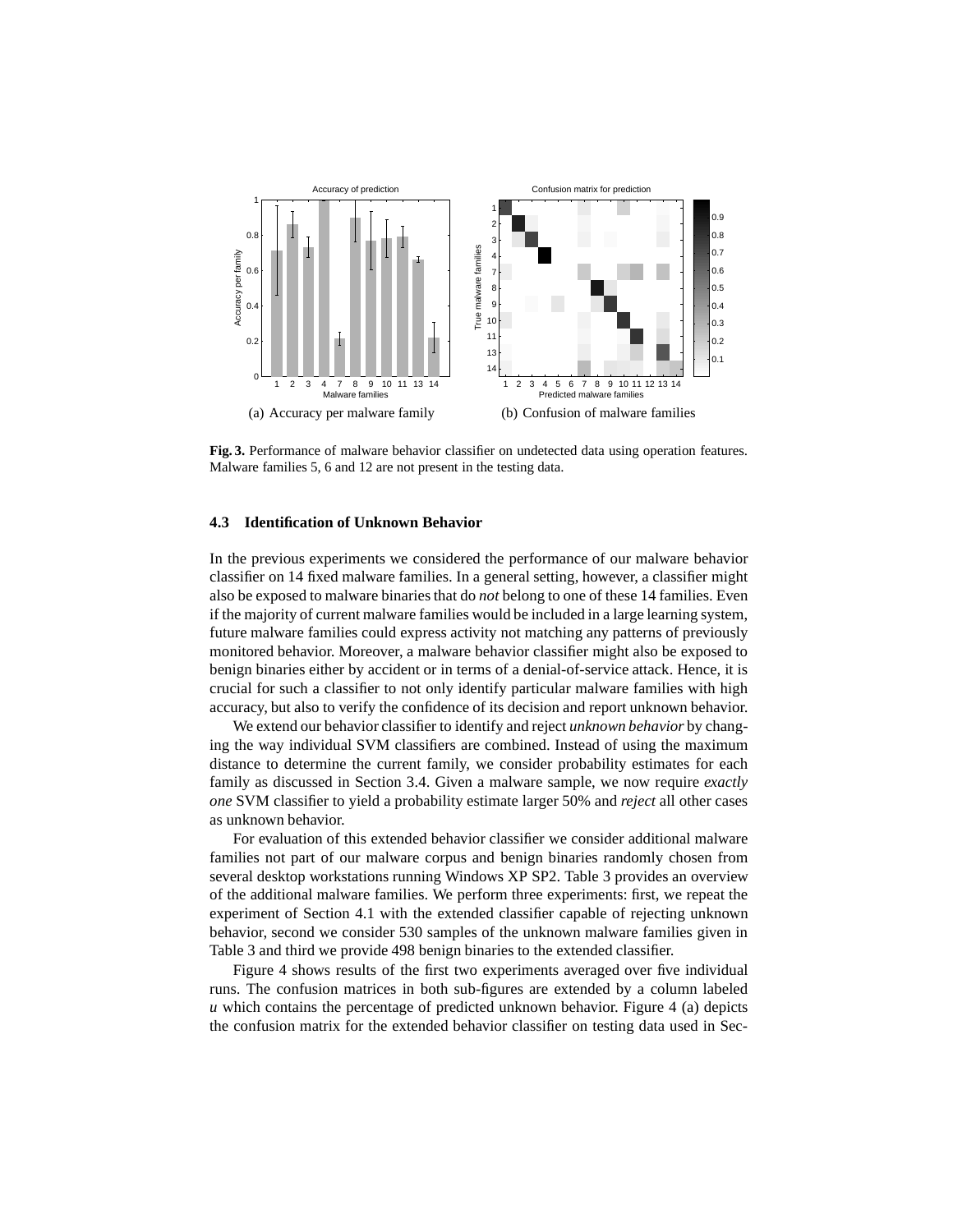**Table 3.** Malware families of 530 samples not contained in malware learning corpus. The numbers in brackets indicate occurrences of each malware family.

| a: Worm.Spybot             | (63) | f: Trojan.Proxy.Cimuz (73) |      |
|----------------------------|------|----------------------------|------|
| b: Worm.Sasser             | (23) | g: Backdoor.Zapchast (25)  |      |
| c: Worm.Padobot            | (62) | h: Backdoor.Prorat         | (77) |
| d: Worm.Bagle              | (20) | i: Backdoor.Hupigon        | (96) |
| e: Trojan.Proxy.Horst (29) |      |                            |      |

tion 4.1. In comparison to Section 4.1 the overall accuracy decreases from 88% to 76%, as some malware behavior is classified as unknown, e.g., for the generic AV labels of Worm.IRCBot (7). Yet this increase in false-positives coincides with decreasing confusions among malware families, so that the confusion matrix in Figure 4 (a) yields fewer off-diagonal elements in comparison to Figure 2 (b). Hence, the result of using a probabilistic combination of SVM classifiers is twofold: on the one hand behavior of some malware samples is indicated as unknown, while on the other hand the amount of confusions is reduced leading to classification results supported by strong confidence.



**Fig. 4.** Performance of extended behavior classifier on (a) original testing data and (b) malware families not contained in learning corpus. The column labeled "u" corresponds to malware binaries classified as *unknown behavior*.

Figure 4 (b) now provides the confusion matrix for the unknown malware families given in Table 3. For several of these families no confusion occurs at all, e.g., for Worm.Bagle (d), Trojan.Proxy.Horst (e) and Trojan.Proxy.Cimuz (f). The malware behavior classifier precisely recognizes that these binaries do not belong to one of the 14 malware families used in our previous experiments. The other tested unknown malware families show little confusion with one of the learned families, yet the majority of these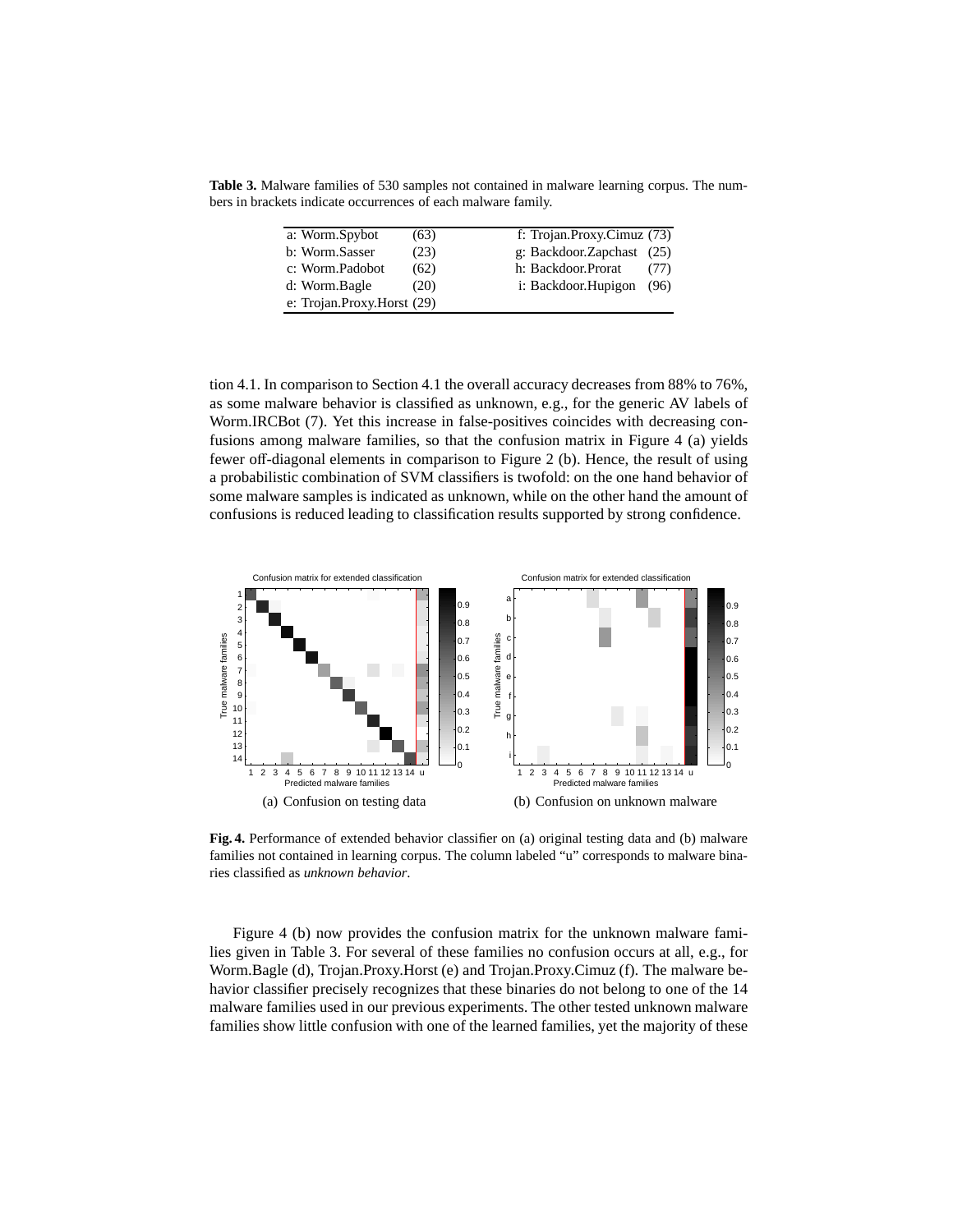confusions can be explained and emphasizes the capability of our methodology to not discriminate AV labels of malware but its behavior.

- Worm.Spybot (a) is similar to other IRC-bots in that it uses IRC as command infrastructure. Moreover, it exploits vulnerabilities in network services and creates auto-start keys to enable automatic start-up after system reboot. This behavior leads to confusion with Worm.IRCBot (7) and Worm.RBot (11), which behave in exactly the same way.
- Worm.Padobot (c) is a synonym for Worm.Korgo (8): several AV engines name this malware family Worm.Padobot, whereas others denote it by Worm.Korgo. The corresponding confusion in Figure 4 (b) thus results from the ability of our learning method to generalize beyond the restricted set of provided labels.
- Backdoor.Zapchast (g) is a network backdoor controlled via IRC. Some binaries contained in variants of this malware are infected with Worm.Parite (9). This coupling of two different malware families, whether intentional by the malware author or accidental, is precisely reflected in a small amount of confusion shown in Figure 4 (b).

In the third experiment focusing on benign binaries, all reports of benign behavior are correctly assigned to the unknown class and rejected by the extended classifier. This result shows that the proposed learning method captures typical behavioral patterns of malware, which leads to few confusions with other malware families but enables accurate discrimination of normal program behavior if provided as input to a classifier.

#### **4.4 Explaining Malware Behavior Classification**

The experiments in the previous sections demonstrate the ability of machine learning techniques to effectively discriminate malware behavior. In this section we examine the discriminative models learned by the SVM classifiers and show that relations of malware beyond the provided AV labels can be deduced from the learned classifiers. For each of the 14 considered malware families we learn an SVM classifier, such that there exist 14 hyperplanes separating the behavior of one malware family from all others. We present the learned decision functions for the Sality and Doomber classifiers as outlined in Section 3.5 by considering the most prominent patterns in their weight vectors.

**Sality Classifier** Figure 5 depicts the top five discriminating operation features for the family Worm.Sality learned by our classifier. Based on this example, we see that operation features can be used by a human analyst to understand the actual behavior of the malware family, e.g., the first two features show that Sality creates a file within the Windows system directory. Since both variants created during the preprocessing step (see Section 3.3 for details) are included, this indicates that Sality commonly uses the source filename vcmgcd32.dl ... Moreover, this malware family also deletes at least one file within the Windows system directory. Furthermore, this family creates a mutex containing the string kuku joker (e.g., kuku joker v3.09 as shown in Figure 5 and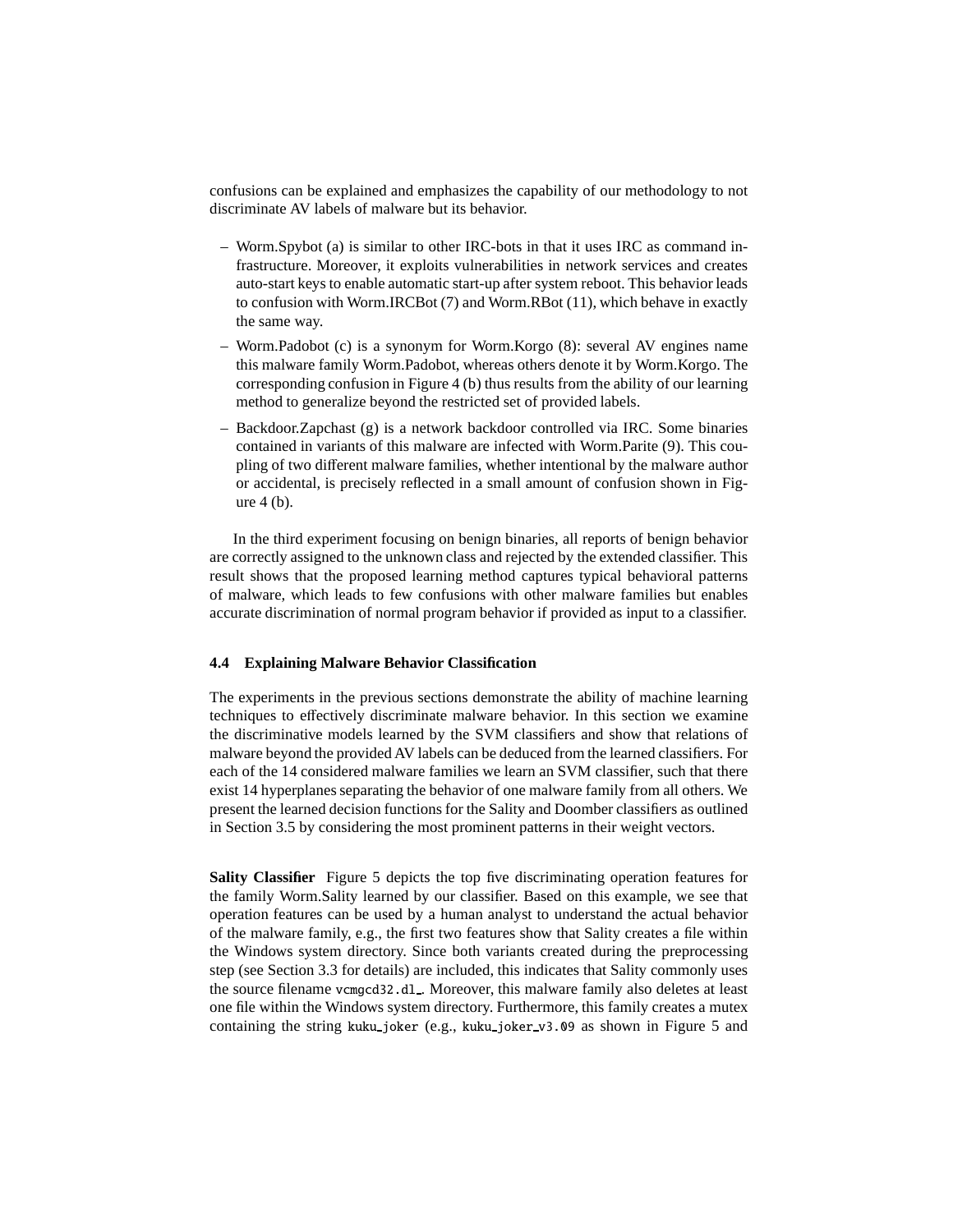```
0.0142: create_file_2 (srcpath="C:\windows\...
0.0073: create_file_1 (srcpath="C:\windows\...", srcfile="vcmgcd32.dl_")
0.0068: delete_file_2 (srcpath="C:\windows\...")
0.0051: create_mutex_1 (name="kuku_joker_v3.09")
0.0035: enum_processes_1 (apifunction="Process32First")
```
**Fig. 5.** Discriminative operation features extracted from the SVM classifier of the the malware family *Sality*. The numbers to the left are the sorted components of the hyperplane vector *w*.

```
0.0084: create_mutex_1 (name="GhostBOT0.58c")
0.0073: create_mutex_1 (name="GhostBOT0.58b")
0.0052: create_mutex_1 (name="GhostBOT0.58a")
0.0014: enum_processes_1 (apifunction="Process32First")
0.0011: query_value_2 (key="HKEY_LOCAL...\run", subkey_or_value="GUARD")
```
**Fig. 6.** Discriminative operation features extracted from the SVM classifier of the the malware family *Doomber*. The numbers to the left are the sorted components of the hyperplane vector *w*.

kuku joker v3.04 as sixth most significant feature) such that only one instance of the binary is executed at a time. Last, Sality commonly enumerates the running processes.

Based on these operation features, we get an overview of what specific behavior is characteristic for a given malware family; we can *understand* what the behavioral patterns for one family are and how a learned classifier operates.

**Doomber Classifier** In Figure 6, we depict the top five discriminating operation features for Worm.Doomber. Different features are significant for Doomber compared to Sality: the three most significant components for this family are similar mutex names, indicating different versions contained in our malware corpus. Furthermore, we can see that Doomber enumerates the running processes and queries certain registry keys.

In addition, we make another interesting observation: our learning-based system identified the mutex names GhostBOT-0.57a, GhostBOT-0.57 and GhostBOT to be among the top five operation features for Worm.Gobot. The increased version number reveals that Gobot and Doomber are closely related. Furthermore, our system identified several characteristic, additional features contained in reports from both malware families, e.g., registry keys accessed and modified by both of them. We manually verified that both families are closely related and that Doomber is indeed an enhanced version of Gobot. This illustrates that our system may also help to identify *relations* between different malware families based on observed run-time behavior.

## **5 Limitations**

In this section, we examine the limitations of our learning and classification methodology. In particular, we discuss the drawbacks of our analysis setup and examine evasion techniques that could be used by an attacker.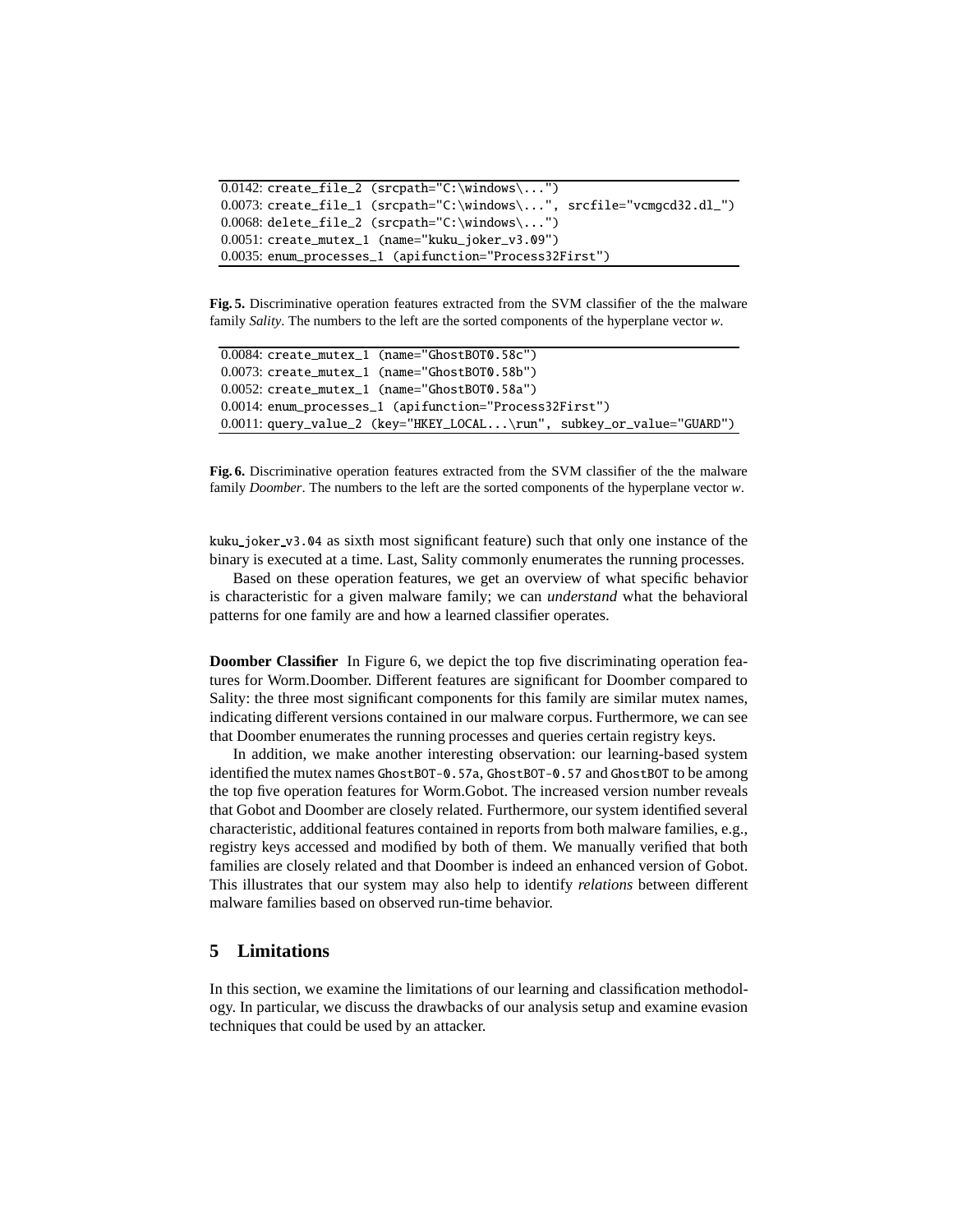One drawback of our current approach is that we rely on one single program execution of a malware binary: we start the binary within the sandbox environment and observe one execution path of the sample, which is stopped either if a timeout is reached or if the malware exits from the run by itself. We thus do not get a full overview of what the binary intends to do, e.g., we could miss certain actions that are only executed on a particular date. However, this deficit can be addressed using a technique called *multipath execution*, recently introduced by Moser et al. [24], which essentially tracks input to a running binary and selects a feasible subset of possible execution paths. Moreover, our results indicate that a single program execution often contains enough information for accurate classification of malware behavior, as malware commonly tries to aggressively propagate further or quickly contacts a Command & Control servers.

Another drawback of our methodology is potential evasion by a malware, either by detecting the existence of a sandbox environment or via mimicry of different behavior. However, detecting of the analysis environment is no general limitation of our approach: to mitigate this risk, we can easily substitute our analysis platform with a more resilient platform or even use several different analysis platforms to generate the behavior-based report. Second, a malware binary might try to mimic the behavior of a different malware family or even benign binaries, e.g. using methods proposed in [13, 38]. The considered analysis reports, however, differ from sequential representations such as system call traces in that multiple occurrences of identical activities are discarded. Thus, mimicry attacks can not arbitrarily blend the frequencies or order of operation features, so that only very little activity may be covered in a single mimicry attack.

A further weakness of the proposed supervised classification approach is its inability to find structure in new malware families not present in a training corpus. The presence of unknown malware families can be detected by the rejection mechanism used in our classifiers, yet no further distinction among rejected instances is possible. Whether this is a serious disadvantage in comparison to clustering methods is to be seen in practice.

### **6 Conclusions**

The main contribution of this paper is a learning-based approach to automatic classification of malware behavior. The key ideas of our approach are: (a) the incorporation of labels assigned by anti-virus software to define classes for building discriminative models; (b) the use of string features describing specific behavioral patterns of malware; (c) automatic construction of discriminative models using learning algorithms and (d) identification of explanatory features of learned models by ranking behavioral patterns according to their weights. To apply our method in practice, it suffices to collect a large number of malware samples, analyze its behavior using a sandbox environment, identify typical malware families to be classified by running a standard anti-virus software and construct a malware behavior classifier by learning single-family models using a machine learning toolbox.

As a proof of concept, we have evaluated our method by analyzing a training corpus collected from honeypots and spam-traps. The set of known families consisted of 14 common malware families; 9 additional families were used to test the ability of our method to identify behavior of unknown families. In an experiment with over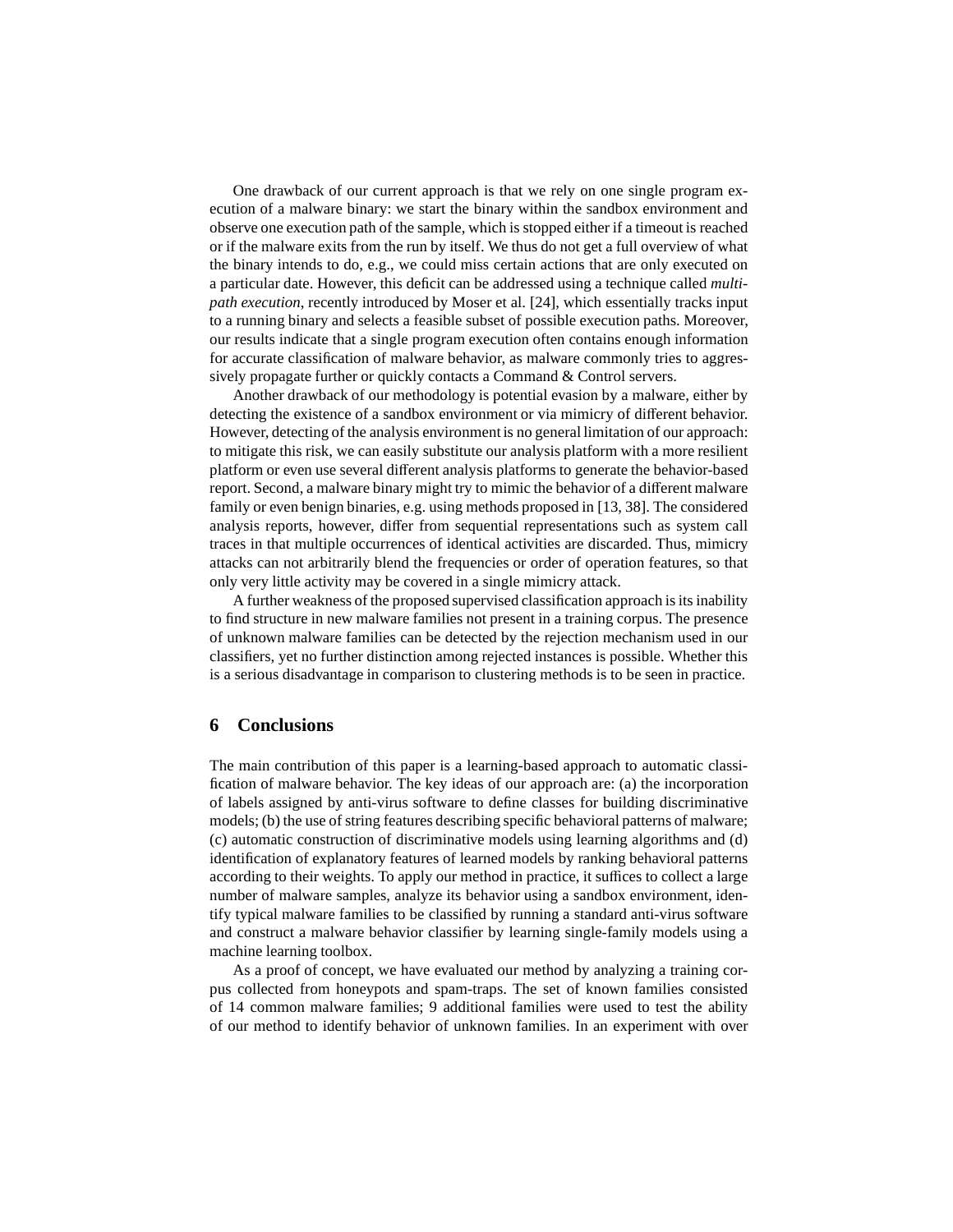3,000 previously *undetected* malware binaries, our system correctly predicted almost 70% of labels assigned by an anti-virus scanner *four weeks later*. Our method also detects unknown behavior, so that malware families not present in the learning corpus are correctly identified as unknown. The analysis of prominent features inferred by our discriminative models has shown interesting similarities between malware families; in particular, we have discovered that Doomber and Gobot worms derive from the same origin, with Doomber being an extension of Gobot.

Despite certain limitations of our current method, such as single-path execution in a sandbox and the use of imperfect labels from an anti-virus software, the proposed learning-based approach offers the possibility for accurate automatic analysis of malware behavior, which should help developers of anti-malware software to keep apace with the rapid evolution of malware.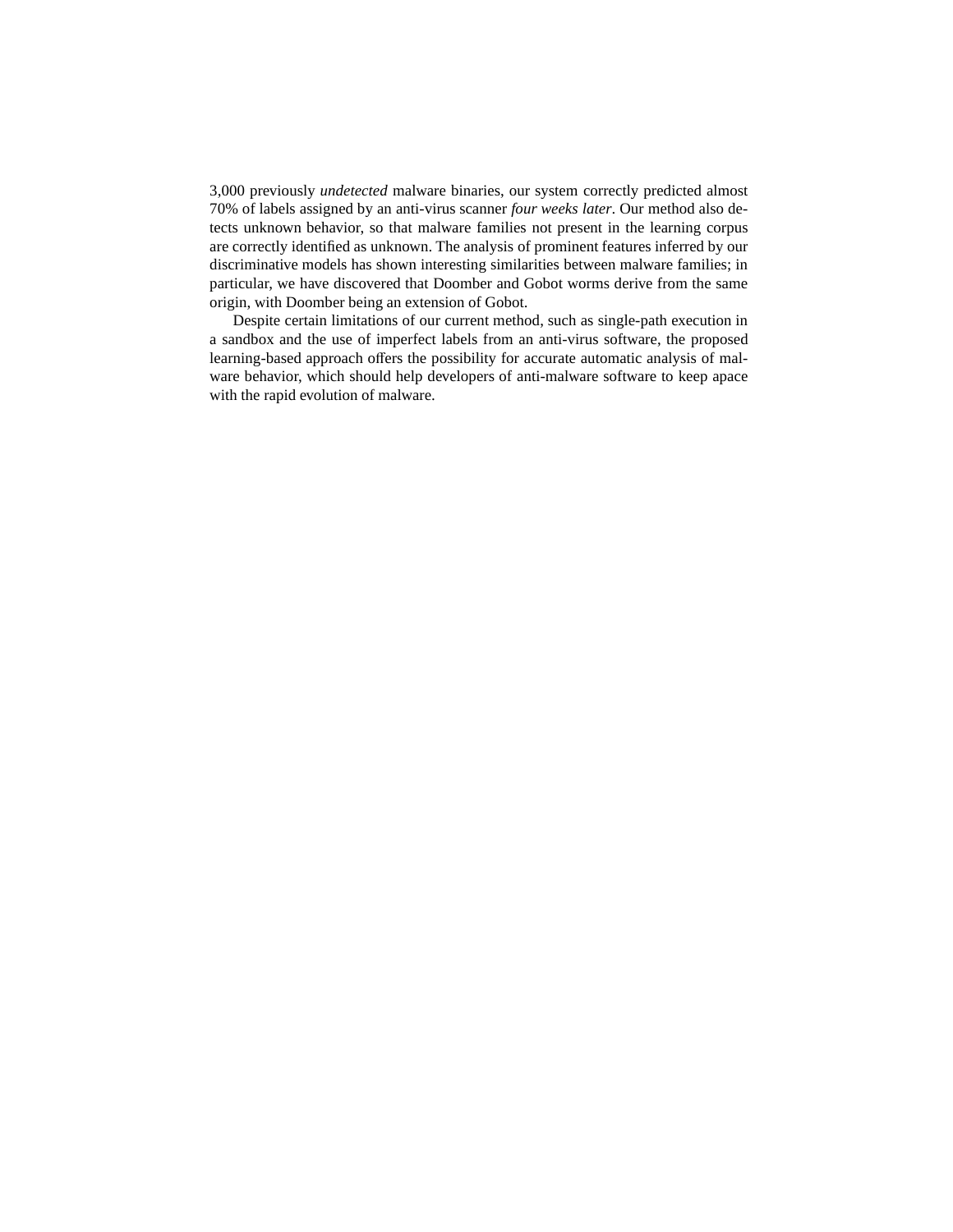# **Bibliography**

- [1] Microsoft Security Intelligence Report, October 2007. http: //www.microsoft.com/downloads/details.aspx?FamilyID= 4EDE2572-1D39-46EA-94C6-4851750A2CB0.
- [2] Avira. AntiVir PersonalEdition Classic, 2007. http://www.avira.de/en/ products/personal.html.
- [3] P. Baecher, M. Koetter, T. Holz, M. Dornseif, and F. C. Freiling. The nepenthes platform: An efficient approach to collect malware. In *Proceedings of the 9th Symposium on Recent Advances in Intrusion Detection (RAID'06)*, pages 165– 184, 2006.
- [4] M. Bailey, J. Oberheide, J. Andersen, Z. M. Mao, F. Jahanian, and J. Nazario. Automated classification and analysis of internet malware. In *Proceedings of the 10th Symposium on Recent Advances in Intrusion Detection (RAID'07)*, pages 178–197, 2007.
- [5] U. Bayer, C. Kruegel, and E. Kirda. TTAnalyze: A tool for analyzing malware. In *Proceedings of EICAR 2006*, April 2006.
- [6] U. Bayer, A. Moser, C. Kruegel, and E. Kirda. Dynamic analysis of malicious code. *Journal in Computer Virology*, 2:67–77, 2006.
- [7] C. Burges. A tutorial on support vector machines for pattern recognition. *Knowledge Discovery and Data Mining*, 2(2):121–167, 1998.
- [8] M. Christodorescu and S. Jha. Static analysis of executables to detect malicious patterns. In *Proceedings of the 12th USENIX Security Symposium*, pages 12–12, 2003.
- [9] M. Christodorescu, S. Jha, and C. Kruegel. Mining specifications of malicious behavior. In *Proceedings of the 6th Joint Meeting of the European Software Engineering Conference and the ACM SIGSOFT Symposium on the Foundations of Software Engineering (ESEC*/*FSE)*, 2007.
- [10] M. Christodorescu, S. Jha, S. A. Seshia, D. X. Song, and R. E. Bryant. Semanticsaware malware detection. In *IEEE Symposium on Security and Privacy*, pages 32–46, 2005.
- [11] M. Egele, C. Kruegel, E. Kirda, H. Yin, and D. Song. Dynamic spyware analysis. In *Proceedings of USENIX Annual Technical Conference*, June 2007.
- [12] H. Flake. Structural comparison of executable objects. In *Proceedings of Detection of Intrusions and Malware* & *Vulnerability Assessment (DIMVA'04)*, 2004.
- [13] P. Fogla, M. Sharif, R. Perdisci, O. Kolesnikov, and W. Lee. Polymorphic blending attacks. In *Proceedings of the 15th USENIX Security Symposium*, pages 241–256, 2006.
- [14] G. C. Hunt and D. Brubacker. Detours: Binary interception of Win32 functions. In *Proceedings of the 3rd USENIX Windows NT Symposium*, pages 135–143, 1999.
- [15] X. Jiang and D. Xu. Collapsar: A VM-based architecture for network attack detention center. In *Proceedings of the 13th USENIX Security Symposium*, 2004.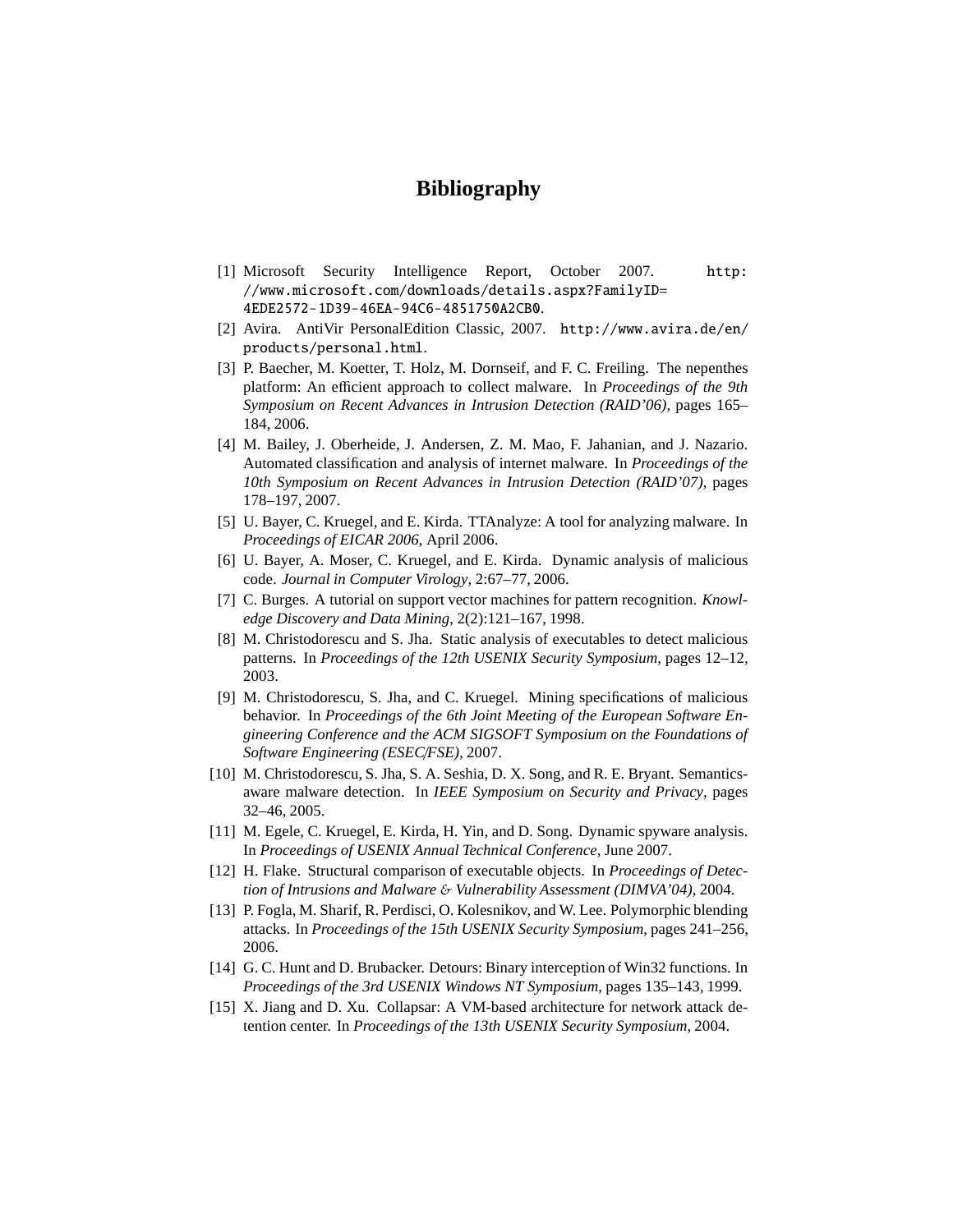- [16] T. Joachims. Text categorization with support vector machines: Learning with many relevant features. In *Proceedings of the European Conference on Machine Learning*, pages 137 – 142. Springer, 1998.
- [17] T. Joachims. *Learning to Classify Text using Support Vector Machines*. Kluwer Academic Publishers, 2002.
- [18] M. Karim, A. Walenstein, A. Lakhotia, and P. Laxmi. Malware phylogeny generation using permutations of code. *Journal in Computer Virology*, 1(1–2):13–23, 2005.
- [19] E. Kirda, C. Kruegel, G. Banks, G. Vigna, and R. A. Kemmerer. Behavior-based spyware detection. In *Proceedings of the 15th USENIX Security Symposium*, pages 19–19, 2006.
- [20] J. Kolter and M. Maloof. Learning to detect and classify malicious executables in the wild. *Journal of Machine Learning Research*, 7(Dec):2721 – 2744, 2006.
- [21] C. Kruegel, W. Robertson, and G. Vigna. Detecting kernel-level rootkits through binary analysis. In *Proceedings of the 20th Annual Computer Security Applications Conference (ACSAC)*, 2004.
- [22] T. Lee and J. J. Mody. Behavioral classification. In *Proceedings of EICAR 2006*, April 2006.
- [23] C. Leita, M. Dacier, and F. Massicotte. Automatic handling of protocol dependencies and reaction to 0-day attacks with ScriptGen based honeypots. In *Proceedings of the 9th Symposium on Recent Advances in Intrusion Detection (RAID'06)*, Sep 2006.
- [24] A. Moser, C. Kruegel, and E. Kirda. Exploring multiple execution paths for malware analysis. In *Proceedings of 2007 IEEE Symposium on Security and Privacy*, 2007.
- [25] A. Moser, C. Kruegel, and E. Kirda. Limits of static analysis for malware detection. In *Proceedings of the 23rd Annual Computer Security Applications Conference (ACSAC)*, 2007. to appear.
- [26] Norman. Norman sandbox information center. Internet: http://sandbox. norman.no/, Accessed: 2007.
- [27] J. Platt. Probabilistic outputs for Support Vector Machines and comparison to regularized likelihood methods. In A. Smola, P. Bartlett, B. Schölkopf, and D. Schuurmans, editors, *Advances in Large Margin Classifiers*. MIT Press, 2001.
- [28] F. Pouget, M. Dacier, and V. H. Pham. Leurre.com: on the advantages of deploying a large scale distributed honeypot platform. In *ECCE'05, E-Crime and Computer Conference, 29-30th March 2005, Monaco*, Mar 2005.
- [29] K. Rieck and P. Laskov. Linear-time computation of similarity measures for sequential data. *Journal of Machine Learning Research*, 9(Jan):23–48, 2008.
- [30] G. Salton, A. Wong, and C. Yang. A vector space model for automatic indexing. *Communications of the ACM*, 18(11):613–620, 1975.
- [31] B. Schölkopf and A. Smola. *Learning with Kernels*. MIT Press, Cambridge, MA, 2002.
- [32] J. Shawe-Taylor and N. Cristianini. *Kernel Methods for Pattern Analysis*. Cambridge University Press, 2004.
- [33] S. Sonnenburg, G. Rätsch, C. Schäfer, and B. Schölkopf. Large scale multiple kernel learning. *Journal of Maching Learning Research*, 7:1531–1565, 2006.